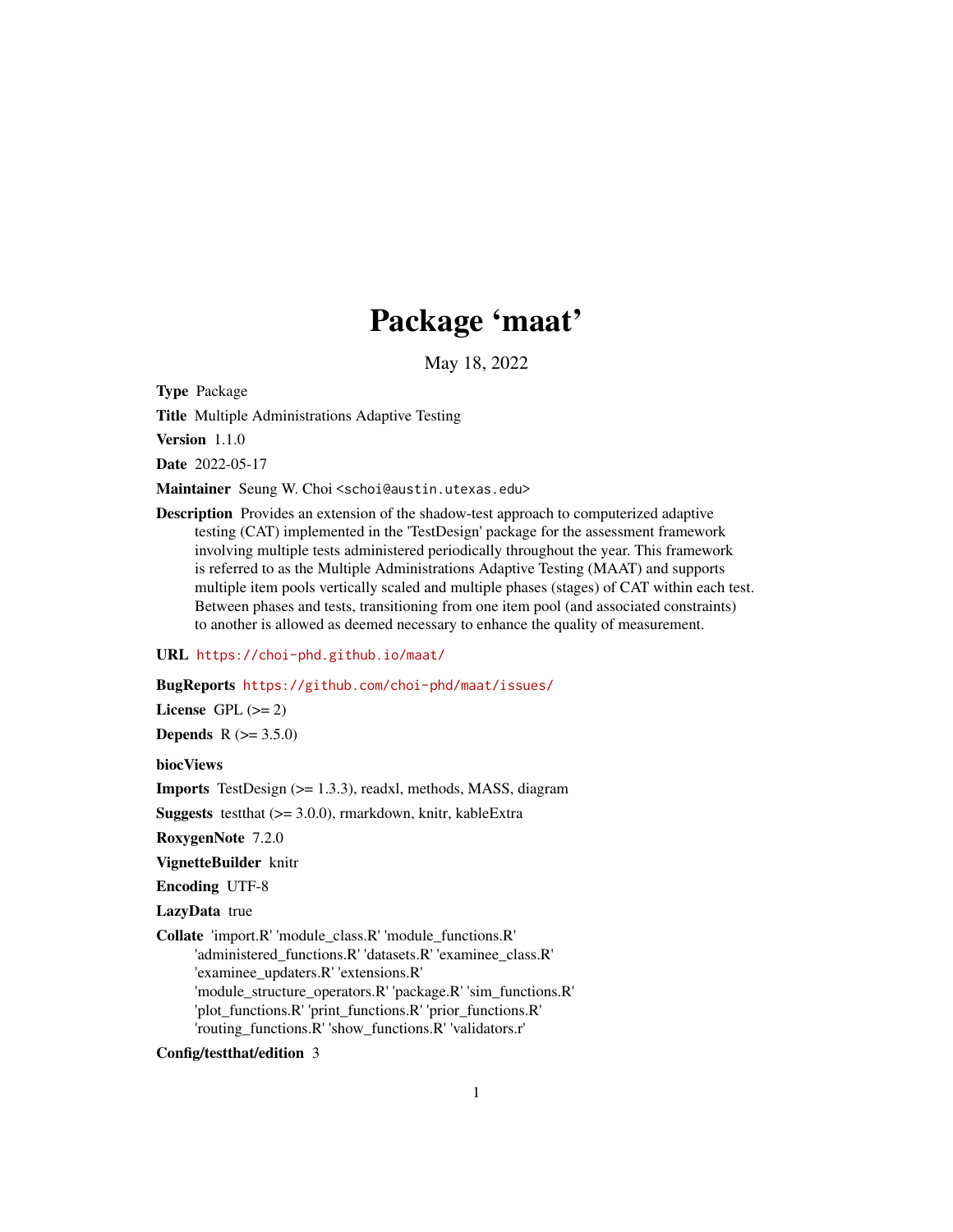#### NeedsCompilation no

```
Author Seung W. Choi [aut, cre] (<https://orcid.org/0000-0003-4777-5420>),
     Sangdon Lim [aut] (<https://orcid.org/0000-0002-2988-014X>),
     Luping Niu [aut] (<https://orcid.org/0000-0003-3696-1180>),
     Sooyong Lee [aut] (<https://orcid.org/0000-0002-7964-4508>),
     M. Christina Schneider [ctb],
     Jay Lee [ctb],
     Garron Gianopulos [ctb]
```
Repository CRAN

Date/Publication 2022-05-18 06:50:02 UTC

## R topics documented:

| 3                                                                                                                       |
|-------------------------------------------------------------------------------------------------------------------------|
| $\overline{3}$                                                                                                          |
| $\overline{4}$                                                                                                          |
| 5                                                                                                                       |
| 6                                                                                                                       |
| 6                                                                                                                       |
| $\overline{7}$                                                                                                          |
| 8                                                                                                                       |
| 8                                                                                                                       |
| 10                                                                                                                      |
| 11                                                                                                                      |
| 12                                                                                                                      |
| 12                                                                                                                      |
| 13                                                                                                                      |
| 13                                                                                                                      |
| 14                                                                                                                      |
| 14                                                                                                                      |
| 15                                                                                                                      |
| 15                                                                                                                      |
| 16                                                                                                                      |
| 17                                                                                                                      |
| 20                                                                                                                      |
| 20                                                                                                                      |
| 20                                                                                                                      |
| 21                                                                                                                      |
| 23                                                                                                                      |
| 23                                                                                                                      |
| 24                                                                                                                      |
| 24                                                                                                                      |
| 25<br>simTheta                                                                                                          |
| 26                                                                                                                      |
| 27                                                                                                                      |
|                                                                                                                         |
| $updateLog \dots \dots \dots \dots \dots \dots \dots \dots \dots \dots \dots \dots \dots \dots \dots \dots \dots$<br>29 |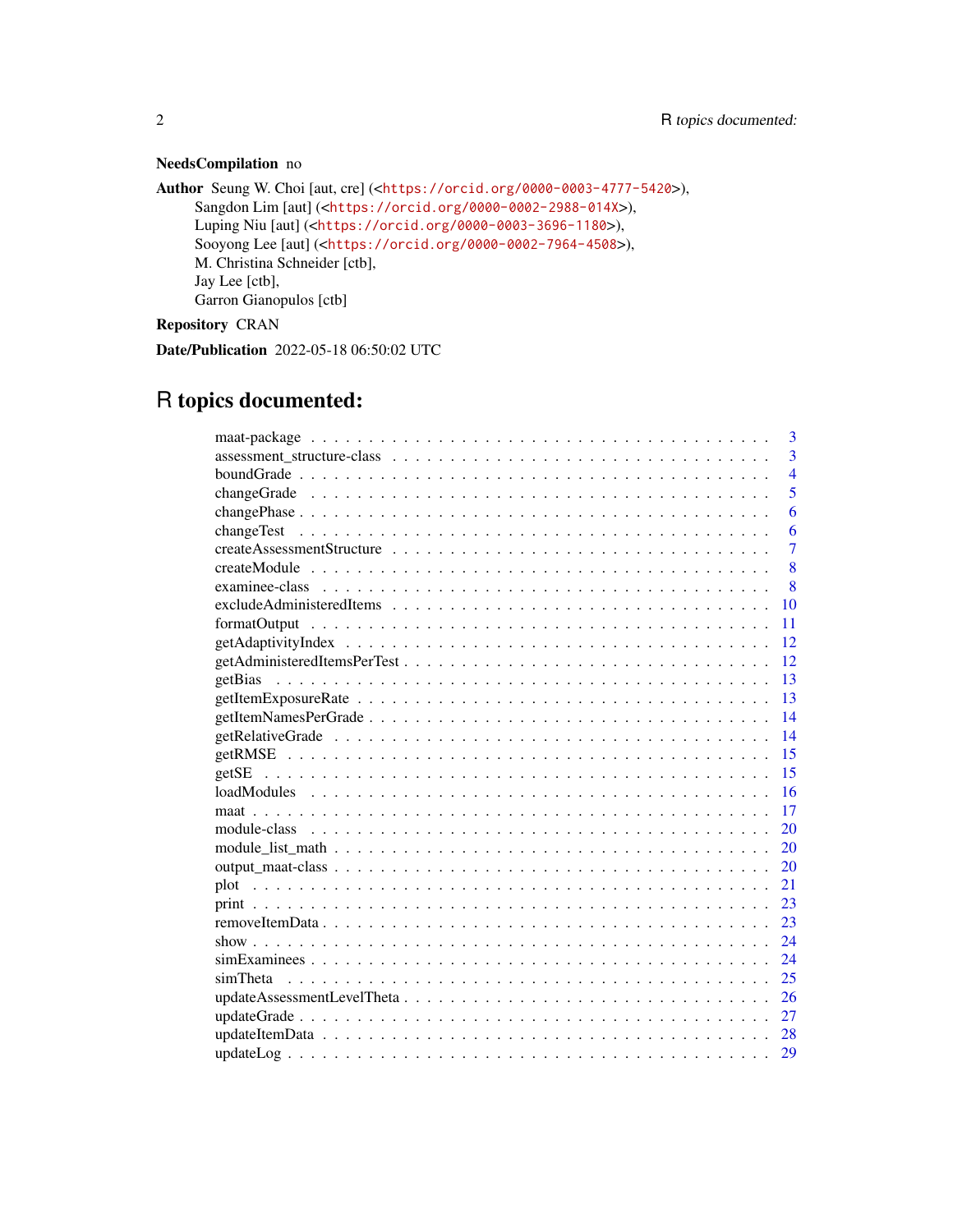#### <span id="page-2-0"></span>maat-package 3

| Index |  |  |  |  |  |  |  |  |  |  |  |  |  |  |  |
|-------|--|--|--|--|--|--|--|--|--|--|--|--|--|--|--|
|       |  |  |  |  |  |  |  |  |  |  |  |  |  |  |  |

maat-package *Multiple Administrations Adaptive Testing*

#### **Description**

Multiple Administrations Adaptive Testing

#### Details

maat package is based on the assessment framework involving multiple tests administered throughout the year using multiple item pools vertically scaled and multiple phases (stages) of computerized adaptive testing (CAT) within each test allowing for transitioning from one item pool (and associated constraints) to another between phases as determined necessary by a selected transition policy to enhance the quality of measurement.

The current version of **maat** supports three administrations (Fall, Winter, and Spring) with two phases within each administration (Phase 1 and Phase 2), for six modules in total administered over the course of a year.

Within each administration, students begin Phase 1 at the grade of record. One exception to this is that if a student's final  $\theta$  from the previous administration was above the 'advanced achievement' cut score of the grade of record, then the student begins Phase 1 of the following administration in an above-grade item pool. For example, if a Grade 3 student's final  $\theta$  from the Fall administration was  $\theta = 1.1$  and the 'advanced achievement' cut score for Grade 3 was  $\theta = 1.0$ , then the student begins Phase 1 of the Winter administration in a Grade 4 item pool.

Within each administration, at the completion of Phase 1, business rules are used to determine whether a student is routed to an on-grade or off-grade item pool in Phase 2.

Detailed descriptions of the assessment design are available in the vignette.

<span id="page-2-1"></span>assessment\_structure-class

*Class 'assessment\_structure': assessment structure*

#### **Description**

[assessment\\_structure](#page-2-1) is an S4 class to represent an assessment structure.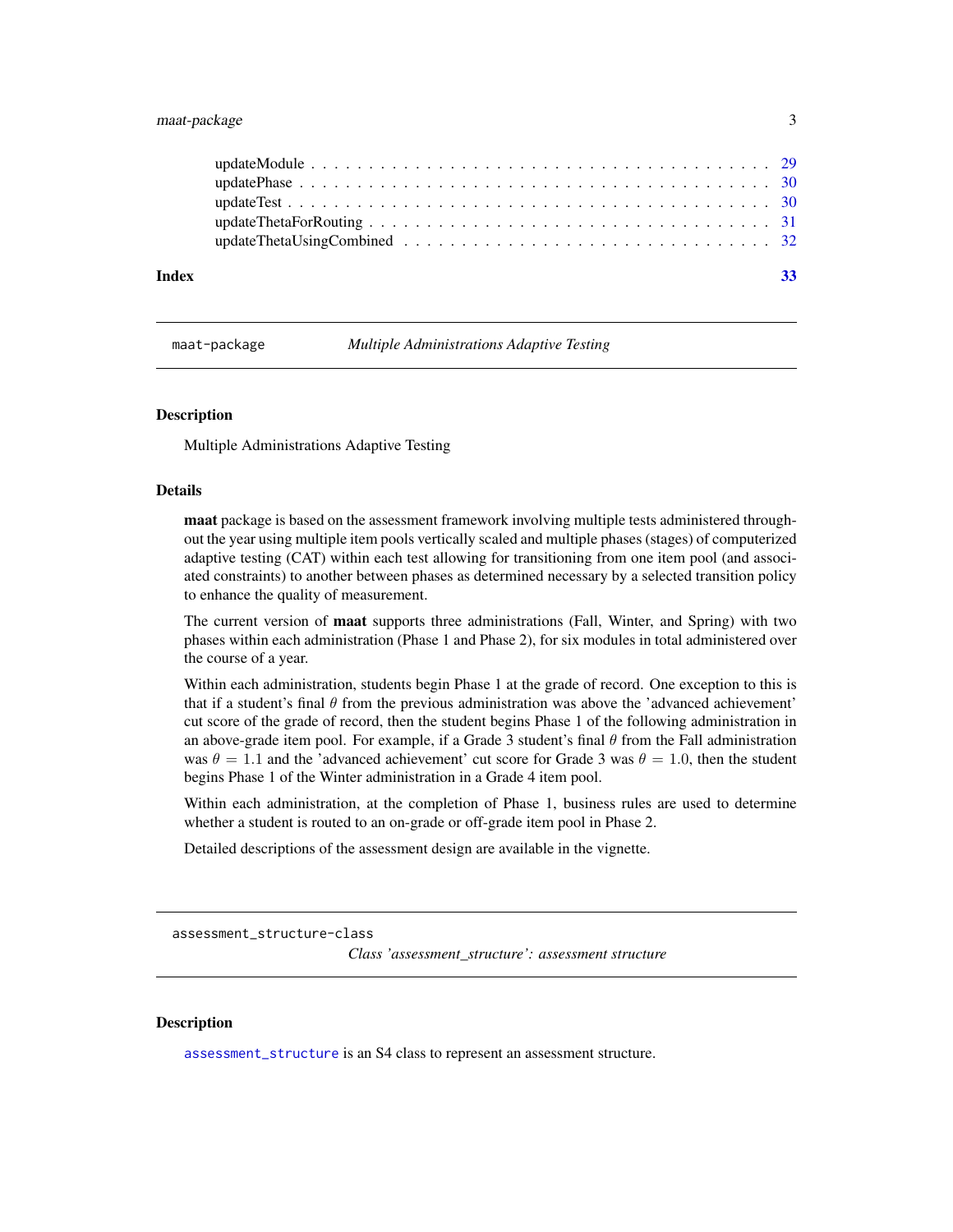#### <span id="page-3-0"></span>**Slots**

n\_test a numeric, the number of test administrations.

n\_phase a numeric, the number of phases within each test.

- route\_limit\_below the number of grades to allow routing below, relative to the grade of record. If the grade of record is G4 and this is 1, then routing to G3 is allowed but not to G2.
- route\_limit\_above the number of grades to allow routing above, relative to the grade of record. If the grade of record is G4 and this is 2, then routing to G6 is allowed but not to G7.
- test\_routing\_restrictions R1: If grade is G-1 in the last phase of any administration, ignore achievement level and always change grade by  $+1$ . R2: If grade is G in the last phase of any administration: If achievement level is Beginning, do not decrease grade. R3: If grade is G+k in the last phase of Administration k: If achievement level is Advanced, do not increase grade.

#### <span id="page-3-1"></span>boundGrade *Bound grades within a specified range*

#### Description

[boundGrade](#page-3-1) is a function for keeping the grade within a specified range. [boundGrade](#page-3-1) checks the relative grade compared to the grade of record. If the current grade is outside the allowed bound, the grade that is within the bound in the same direction is returned.

#### Usage

```
boundGrade(
  current_grade,
  grade_of_record,
  route_limit_below,
  route_limit_above
)
```
#### Arguments

current\_grade the current grade. This must be formatted as G?, where ? is a number.

```
grade_of_record
```
the grade of record. This must be formatted as G?, where ? is a number.

```
route_limit_below
```
the number of grades to allow routing below, relative to the grade of record. If the grade of record is G4 and this is 1, then routing to G3 is allowed but not to G2.

route\_limit\_above

the number of grades to allow routing above, relative to the grade of record. If the grade of record is G4 and this is 2, then routing to G6 is allowed but not to G7.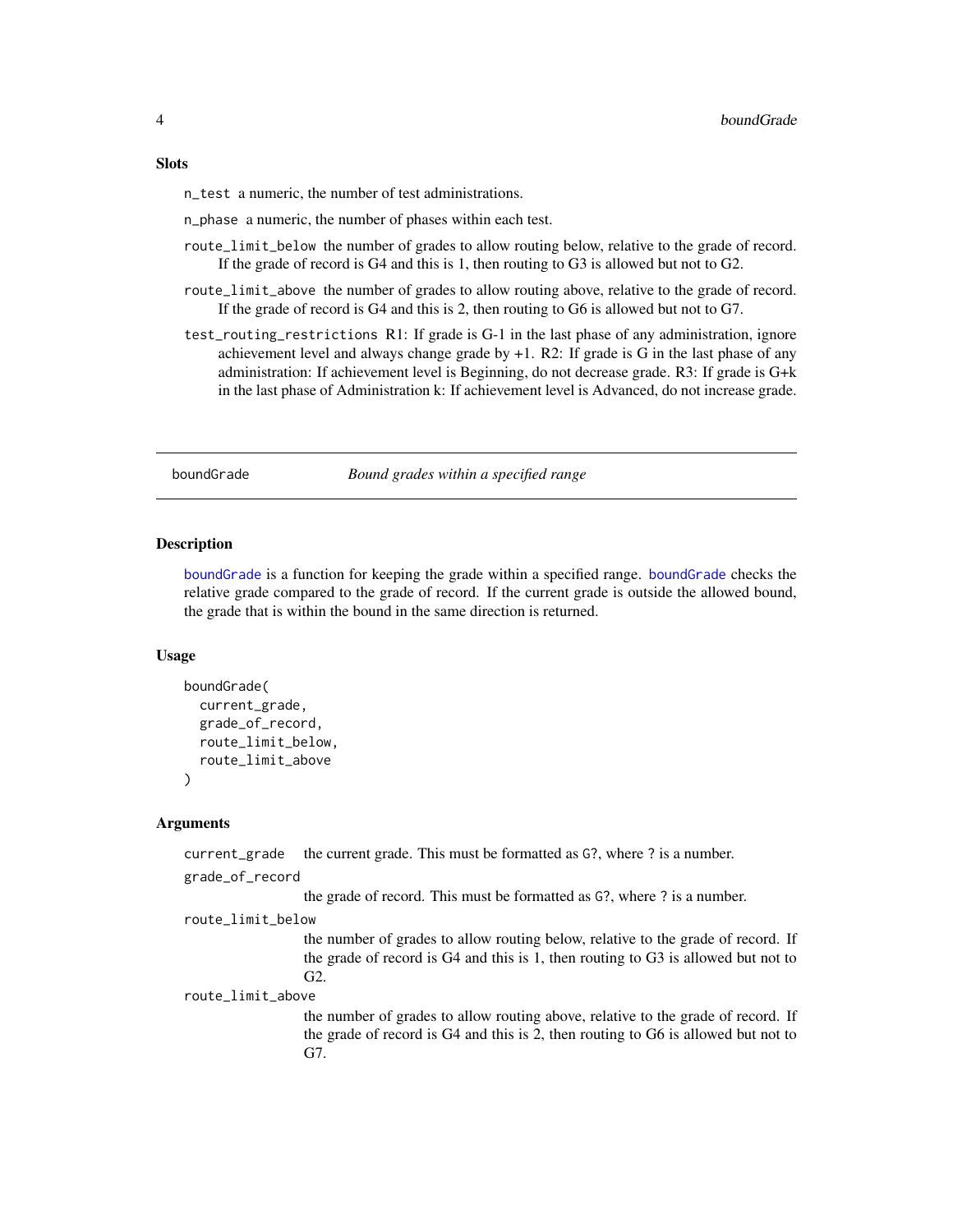#### <span id="page-4-0"></span>changeGrade 5

#### Value

the grade after the range limit is applied

#### Examples

| boundGrade("G2", "G1", 0, 2) # G2 |  |  |  |
|-----------------------------------|--|--|--|
| boundGrade("G3", "G1", 0, 2) # G3 |  |  |  |
| boundGrade("G4", "G1", 0, 2) # G3 |  |  |  |
| boundGrade("G5", "G1", 0, 2) # G3 |  |  |  |

#### <span id="page-4-1"></span>changeGrade *Grade operator: add or subtract*

### Description

[changeGrade](#page-4-1) is an operator for grade values.

#### Usage

changeGrade(grade, delta)

#### Arguments

| grade | a string containing the current grade in the form G?, where ? is a number.                              |
|-------|---------------------------------------------------------------------------------------------------------|
| delta | a number containing the relative change in grade to apply. $\theta$ retains the current<br>grade as-is. |

#### Value

a string containing the new grade.

#### Examples

| changeGrade("G4",  | 0) ## G4     |           |
|--------------------|--------------|-----------|
| changeGrade("G4",  | 1) ## G5     |           |
| changeGrade("G4",  | $-1$ ) ## G3 |           |
| changeGrade("G10", |              | 1) ## G11 |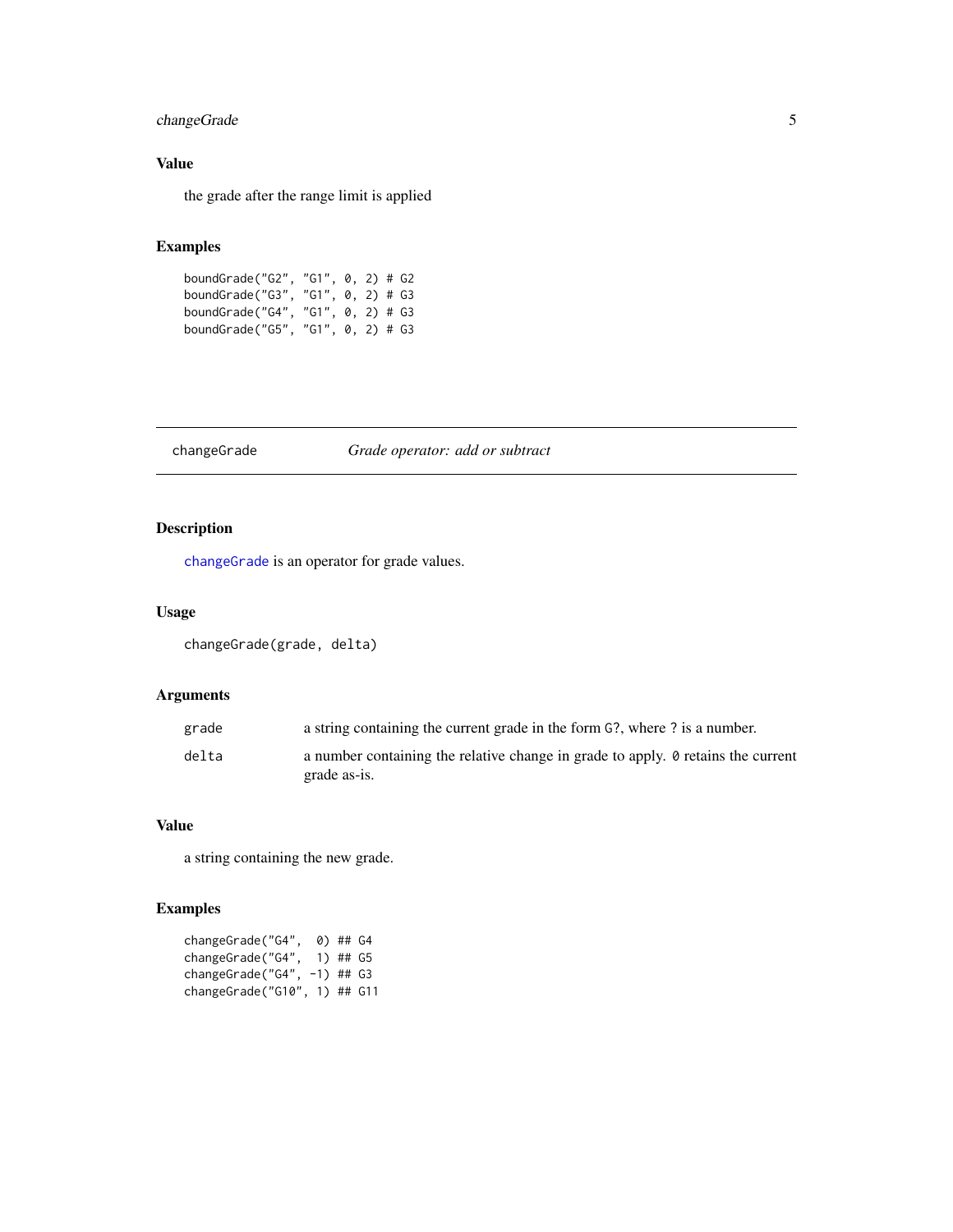<span id="page-5-1"></span><span id="page-5-0"></span>

[changePhase](#page-5-1) is an operator for phase values.

#### Usage

```
changePhase(phase, assessment_structure)
```
#### Arguments

phase a string containing the current phase in the format P?, where ? is a number. assessment\_structure

an [assessment\\_structure](#page-2-1) object.

#### Value

a string containing the new phase.

#### Examples

```
## assessment uses two phases
changePhase("P1", assessment_structure_math) ## P2
changePhase("P2", assessment_structure_math) ## P1
```
<span id="page-5-2"></span>changeTest *Test operator: move to next phase*

#### Description

[changeTest](#page-5-2) is an operator for test values.

#### Usage

```
changeTest(test, phase, assessment_structure)
```
#### Arguments

test a string containing the current test in the format T?, where ? is a number.

phase a string containing the current phase in the format P?, where ? is a number.

assessment\_structure

an [assessment\\_structure](#page-2-1) object.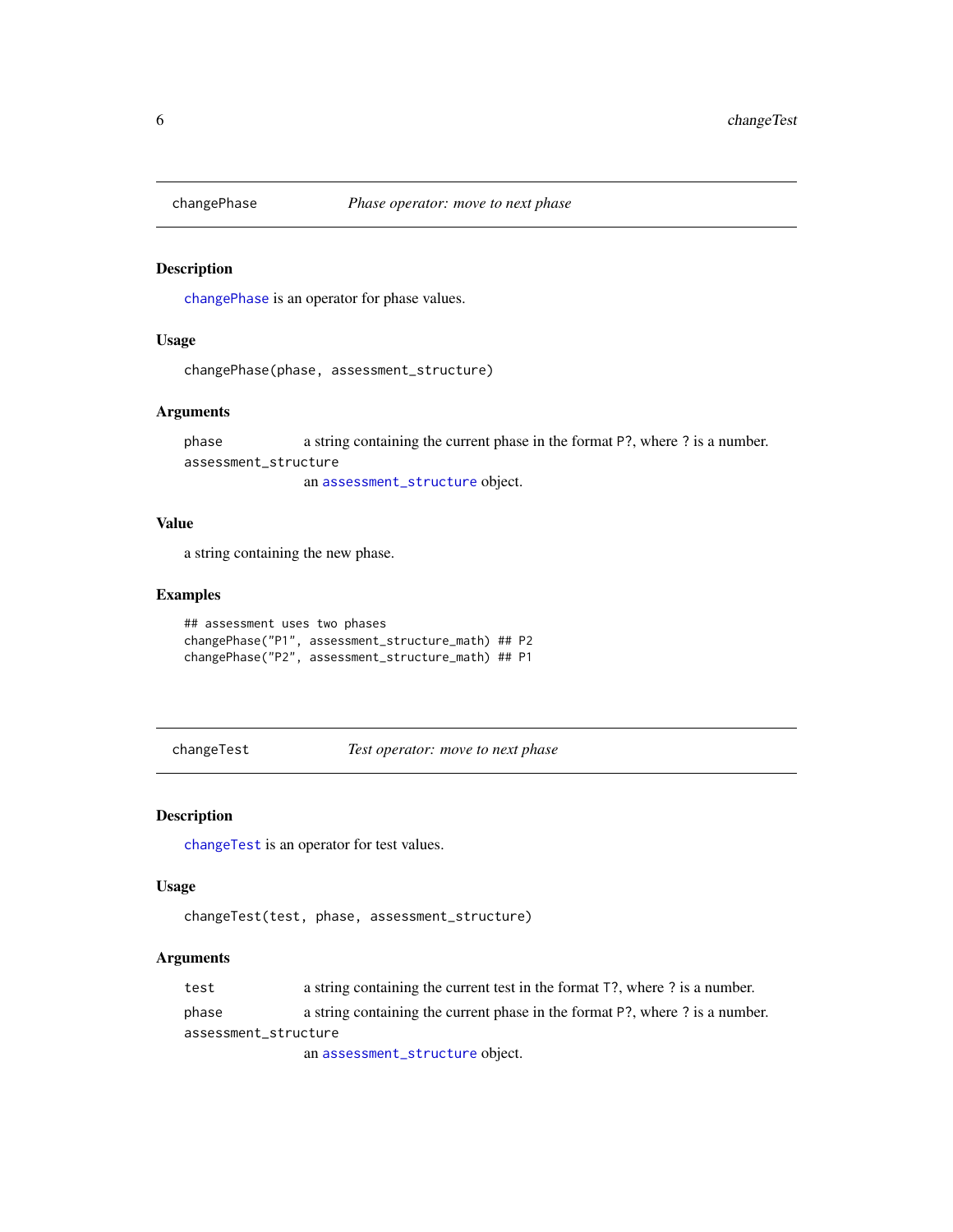#### <span id="page-6-0"></span>createAssessmentStructure 7

#### Value

a string containing the new test.

#### Examples

```
## assessment uses two phases
changeTest("T1", "P1", assessment_structure_math) ## T1
changeTest("T1", "P2", assessment_structure_math) ## T2
```
<span id="page-6-1"></span>createAssessmentStructure

*Create an assessment structure*

#### Description

[createAssessmentStructure](#page-6-1) is a function for creating an [assessment\\_structure](#page-2-1) object that defines the structure of the assessment.

#### Usage

```
createAssessmentStructure(
  n_test,
  n_phase,
  route_limit_below,
  route_limit_above,
  test_routing_restrictions = c("R1", "R2", "R3")
)
```
#### Arguments

| n_test                    | a numeric, the number of test administrations.                                                                                                                               |
|---------------------------|------------------------------------------------------------------------------------------------------------------------------------------------------------------------------|
| n_phase                   | a numeric, the number of phases within each test.                                                                                                                            |
| route_limit_below         |                                                                                                                                                                              |
|                           | the number of grades to allow routing below, relative to the grade of record. If<br>the grade of record is G4 and this is 1, then routing to G3 is allowed but not to<br>G2. |
| route_limit_above         |                                                                                                                                                                              |
|                           | the number of grades to allow routing above, relative to the grade of record. If<br>the grade of record is G4 and this is 2, then routing to G6 is allowed but not to<br>G7. |
| test_routing_restrictions |                                                                                                                                                                              |
|                           | the restrictions for between-test routing. (default = $c("R1", "R2", "R3"))$ )                                                                                               |

#### Value

an [assessment\\_structure](#page-2-1) object.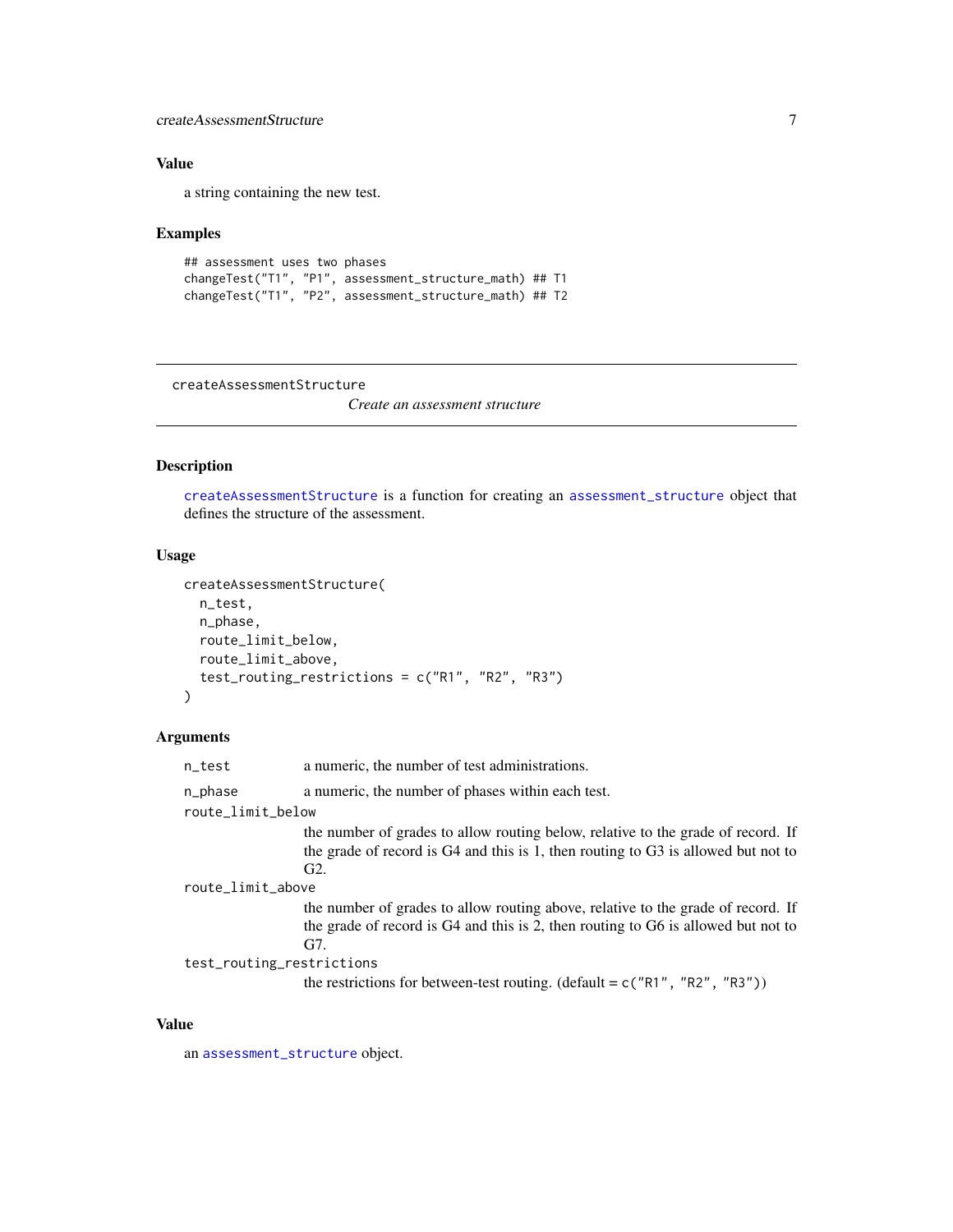#### Examples

```
assessment_structure <- createAssessmentStructure(
  n_{\text{test}} = 3,
  n_{phase} = 2,
  route_limit_below = 1,
  route_limit_above = 2
)
```
<span id="page-7-1"></span>createModule *Create a single module*

#### Description

[createModule](#page-7-1) is a function for creating a [module](#page-19-1) object based on the item pool, attribute, and constraints.

#### Usage

```
createModule(constraints, item_pool, item_attrib, passage_attrib)
```
#### Arguments

| constraints | constraints data. A data, frame or a csy file name to be used in loadConstraints.                    |
|-------------|------------------------------------------------------------------------------------------------------|
| item_pool   | item pool data. A data, frame or a csy file name to be used in loadItemPool.                         |
| item attrib | item attribute data. A data, frame or a csy file name to be used in loadItemAttrib.                  |
|             | passage_attrib passage attribute data. A data, frame or a csy file name to be used in load Stattrib. |

#### Value

a [module](#page-19-1) object.

<span id="page-7-2"></span>examinee-class *Class 'examinee': a single examinee*

#### Description

[examinee](#page-7-2) is an S4 class to represent a single examinee.

<span id="page-7-0"></span>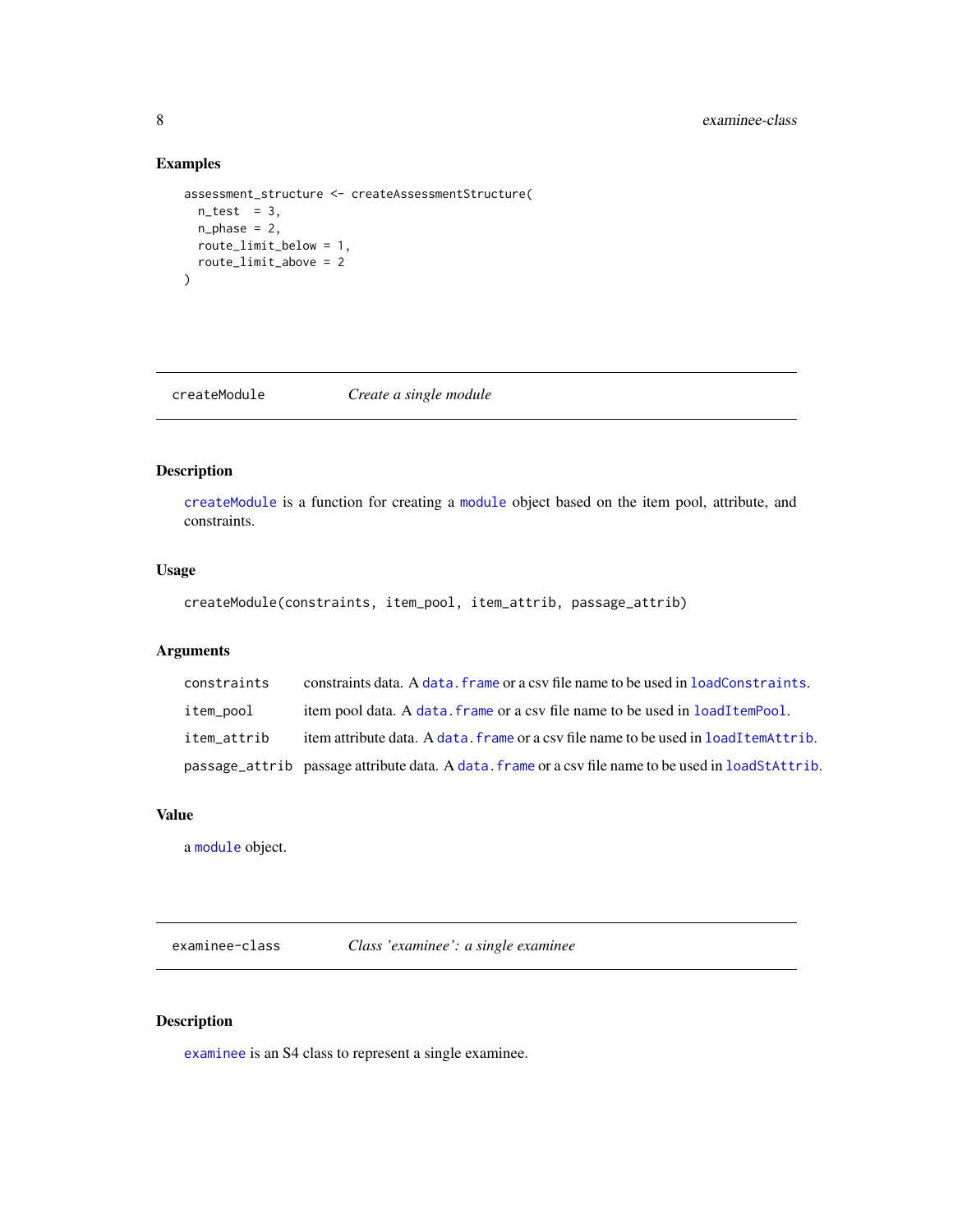#### <span id="page-8-0"></span>**Slots**

examinee\_id the ID of examinee.

current\_grade the current grade the examinee is in. Updated using [updateGrade](#page-26-1).

current\_phase the current phase the examinee is in. Updated using [updatePhase](#page-29-1).

current\_test the current test the examinee is in. Updated using [updateTest](#page-29-2).

- current\_module the current module the examinee is in. Updated using [updateModule](#page-28-1).
- grade\_log grades that the examinee belonged at each module position. Updated using [updateLog](#page-28-2).
- phase\_log phases that the examinee belonged at each module position. Updated using [updateLog](#page-28-2).
- test\_log tests that the examinee belonged at each module position. Updated using [updateLog](#page-28-2).
- module\_log modules that the examinee belonged at each module position. Updated using [updateLog](#page-28-2).
- n\_module the number of modules the examinee received. This is the number of module positions.
- true\_theta a vector containing the true theta (if simulated) of the examinee, for each module position.
- initial\_theta\_in\_module a vector containing initial thetas used in each module.
- prior\_par\_by\_module a list containing prior parameters used for each module.
- estimated\_theta\_by\_phase a list containing estimated thetas and SEs using items in each phase.
- estimated\_theta\_by\_test a list containing estimated thetas and SEs using combined items in each test. Updated using [updateThetaUsingCombined](#page-31-1).
- estimated\_theta\_for\_routing a list containing estimated thetas and SEs that were used for routing. Updated using [updateThetaForRouting](#page-30-1).
- estimated\_theta a list containing estimated theta and SE using all responses from all modules. Updated using [updateAssessmentLevelTheta](#page-25-1).

alpha the alpha value used to compute lower and upper bounds.

selection\_theta a list containing selection thetas in each module position.

- interim\_theta a list containing interim thetas and SEs in each module position.
- administered\_items a list containing administered items in each module position.
- administered\_stimuli a list containing administered stimuli in each module position.
- response a list containing the examinee response in each module position.
- item\_data a list containing [item\\_pool](#page-0-0) of administered items.
- routing\_based\_on a vector containing the routing was based on estimated\_theta\_by\_phase or estimated\_theta\_by\_test at each module position.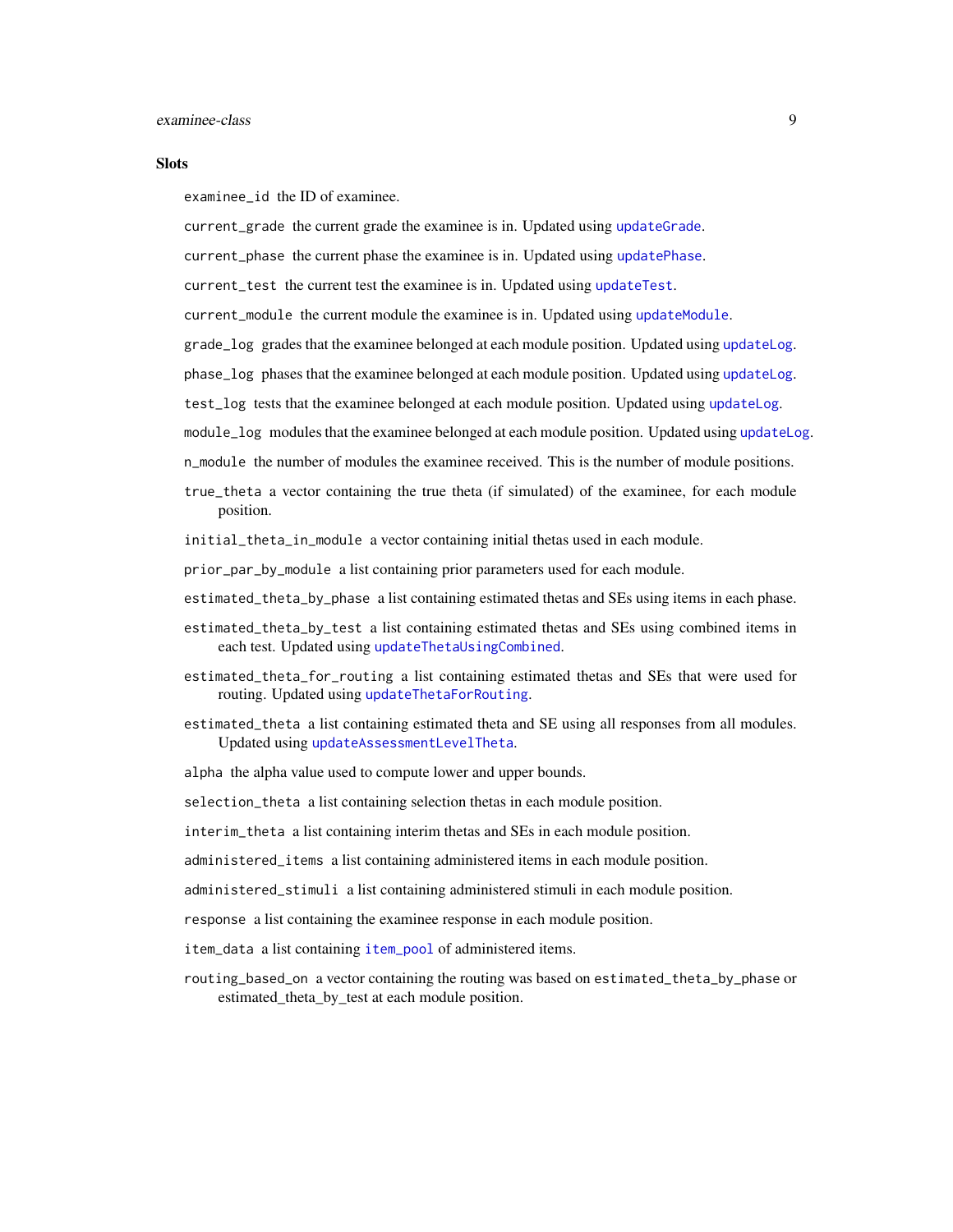```
excludeAdministeredItems
```
*Update a constraints object to exclude administered items*

#### Description

The function [excludeAdministeredItems](#page-9-1) produces a new [constraints](#page-0-0) object that excludes administered items from being selected.

#### Usage

```
excludeAdministeredItems(constraints, administered_items)
```
#### Arguments

constraints a [constraints](#page-0-0) object. administered\_items

item names of previously administered items.

#### Value

a [constraints](#page-0-0) object that also constrains the administered items to be excluded.

#### Examples

```
## Not run:
require(TestDesign)
cfg <- createShadowTestConfig(
 MIP = list(solver = "lpsymphony")
)
constraints <- constraints_reading
solution <- Shadow(cfg, constraints, true_theta = 0)
administered_items <- solution@output[[1]]@administered_item_index
administered_items <- solution@constraints@pool@id[administered_items]
administered_items
updated_constraints <- excludeAdministeredItems(constraints, administered_items)
solution \leq Shadow(cfg, updated_constraints, true_theta = 0)
administered_items <- solution@output[[1]]@administered_item_index
administered_items <- solution@constraints@pool@id[administered_items]
administered_items ## entirely different from above
## End(Not run)
```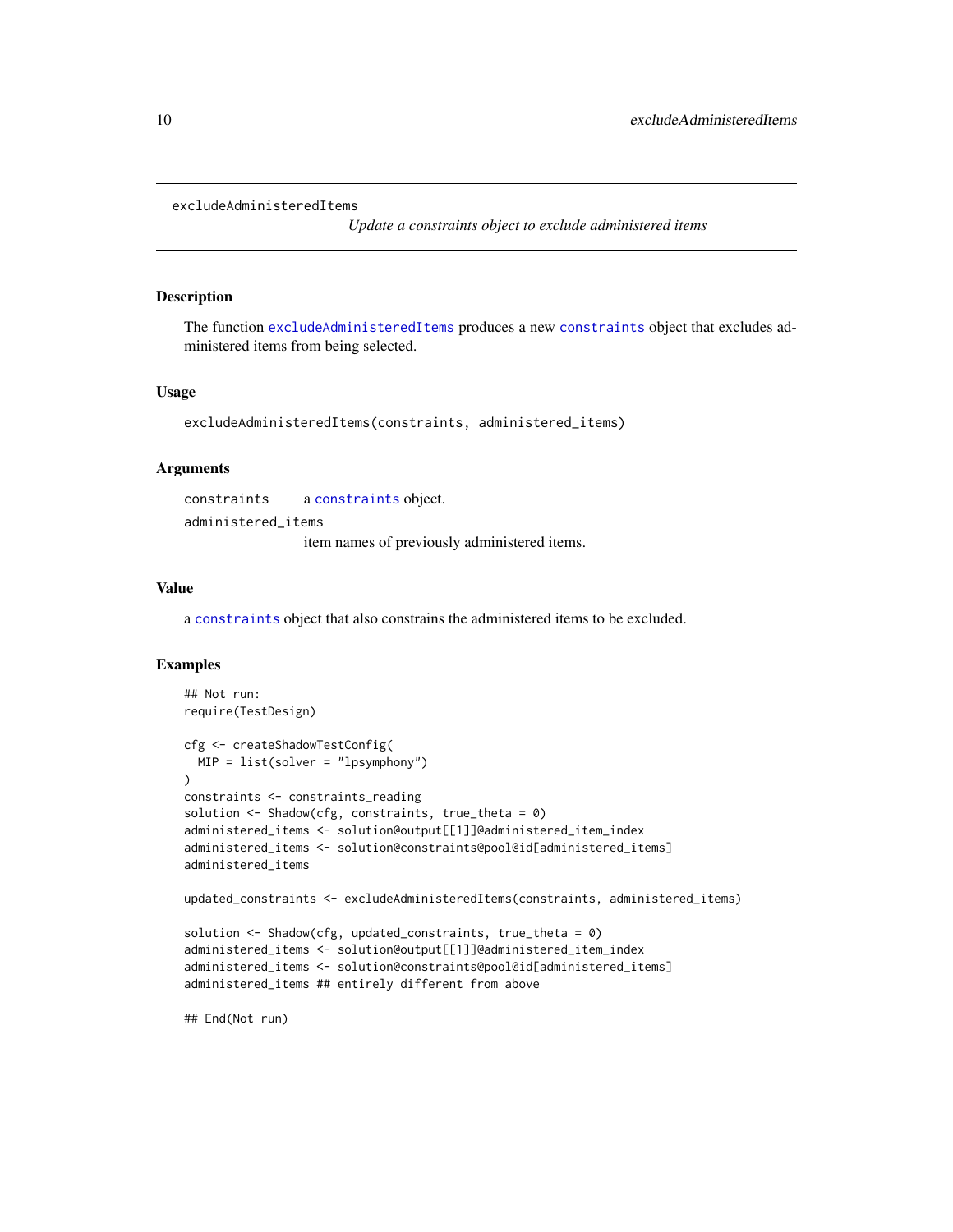<span id="page-10-1"></span><span id="page-10-0"></span>

[formatOutput](#page-10-1) is a function for formatting the output [examinee](#page-7-2) object of the function [maat](#page-16-1) for analysis.

#### Usage

```
formatOutput(examinee_list, digits = 3)
```
#### **Arguments**

| examinee_list | the output from maat.                          |
|---------------|------------------------------------------------|
| digits        | digits to round theta values. (default = $3$ ) |

#### Value

a data frame containing:

- p\_ID: the person ID.
- test\_phase\_ID: the module position. If we have 3 tests with 2 phases in each test then the range of test\_phase\_ID is 1 to 6.
- initial\_grade: the initial grade of the person.
- final\_grade: the final grade of the person after completing all modules.
- grade\_ID: the grade at the module position.
- phase\_ID: the phase at the module position.
- test\_ID: the test at the module position.
- module\_ID: the module ID at the module position.
- final\_theta\_est: the grand final estimated  $\theta$  after completing all tests.
- final\_SE\_est: the standard error of grand final estimated  $\theta$  after completing all tests.
- theta\_by\_phase: the final estimated  $\theta$  after completing each phase.
- SE\_by\_phase: the standard error of final estimated  $\theta$  after completing each phase.
- combined: whether items were combined with the previous phase to obtain the theta estimate.
- true\_theta: the true  $\theta$  in each module position.
- item\_ID: the item IDs of administered items.
- ncat: the number of categories of administered items.
- IRT\_model: the IRT models of administered items.
- item\_par\_1: the first item parameter of each administered item (e.g., for 1PL, this is item difficulty)
- item\_par\_2: the second item parameter of each administered item (e.g., for 1PL, this is 'NA')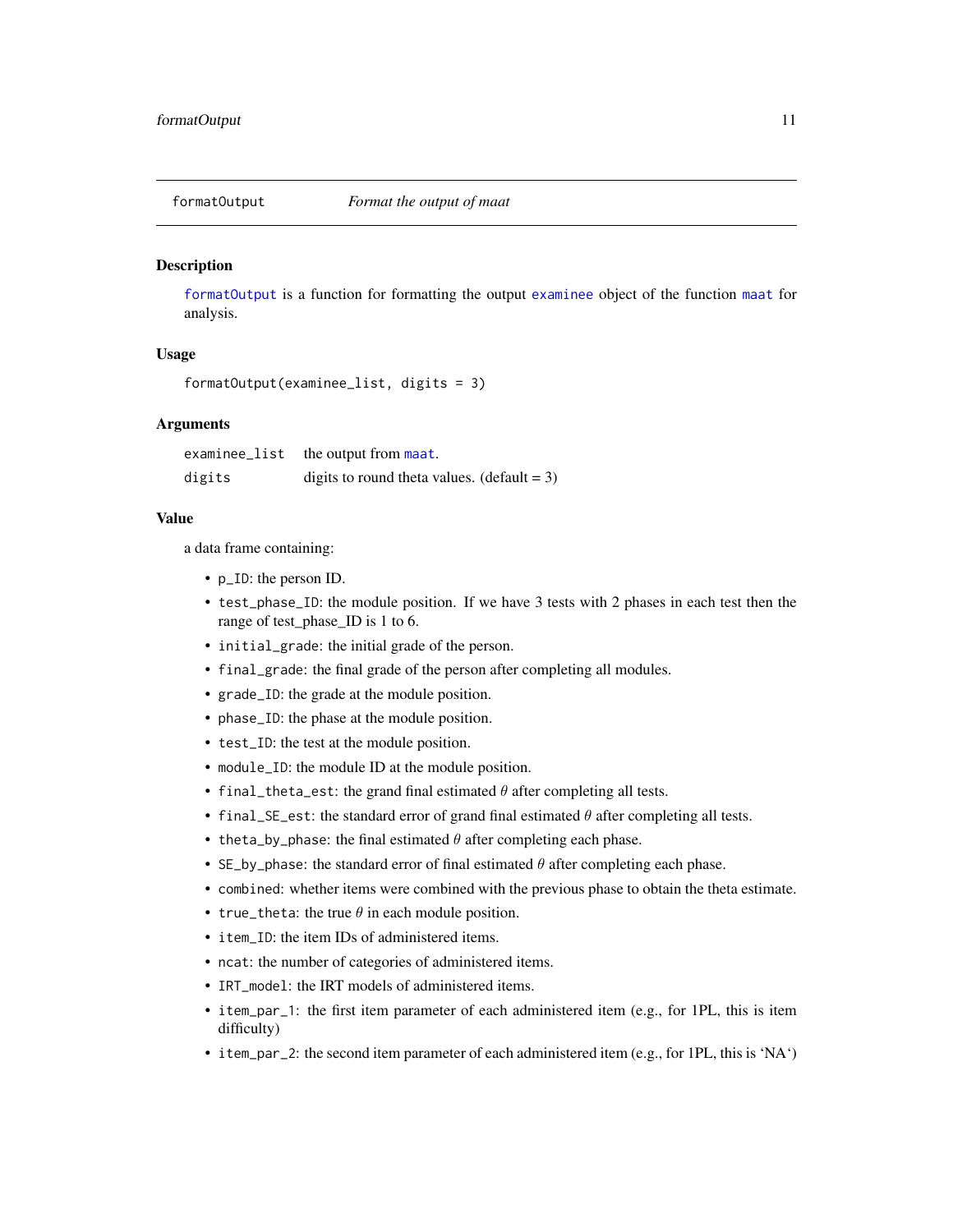- <span id="page-11-0"></span>• item\_resp: the item response on each administered item.
- momentary\_theta: the momentary (interim)  $\theta$  estimate obtained after each item administration in CAT engine.
- momentary\_SE: the standard error of momentary (interim)  $\theta$  estimate obtained after each item administration in CAT engine.

<span id="page-11-1"></span>getAdaptivityIndex *Calculate adaptivity indices from an examinee list object*

#### Description

[getAdaptivityIndex](#page-11-1) is a function for calculating adaptivity indices from the output of [maat](#page-16-1).

#### Usage

```
getAdaptivityIndex(x)
```
#### **Arguments**

x an [output\\_maat](#page-19-2) object from [maat](#page-16-1).

#### Value

a data frame containing adaptivity indices by test and also for all tests combined.

```
getAdministeredItemsPerTest
```
*Get administered items per test*

#### Description

[getAdministeredItemsPerTest](#page-11-2) is a function for extracting the administered items stored in the [examinee](#page-7-2) objects.

#### Usage

```
getAdministeredItemsPerTest(x)
```
#### **Arguments**

x an [output\\_maat](#page-19-2) object from [maat](#page-16-1).

#### Value

a list containing administered items in each test and also for all tests combined.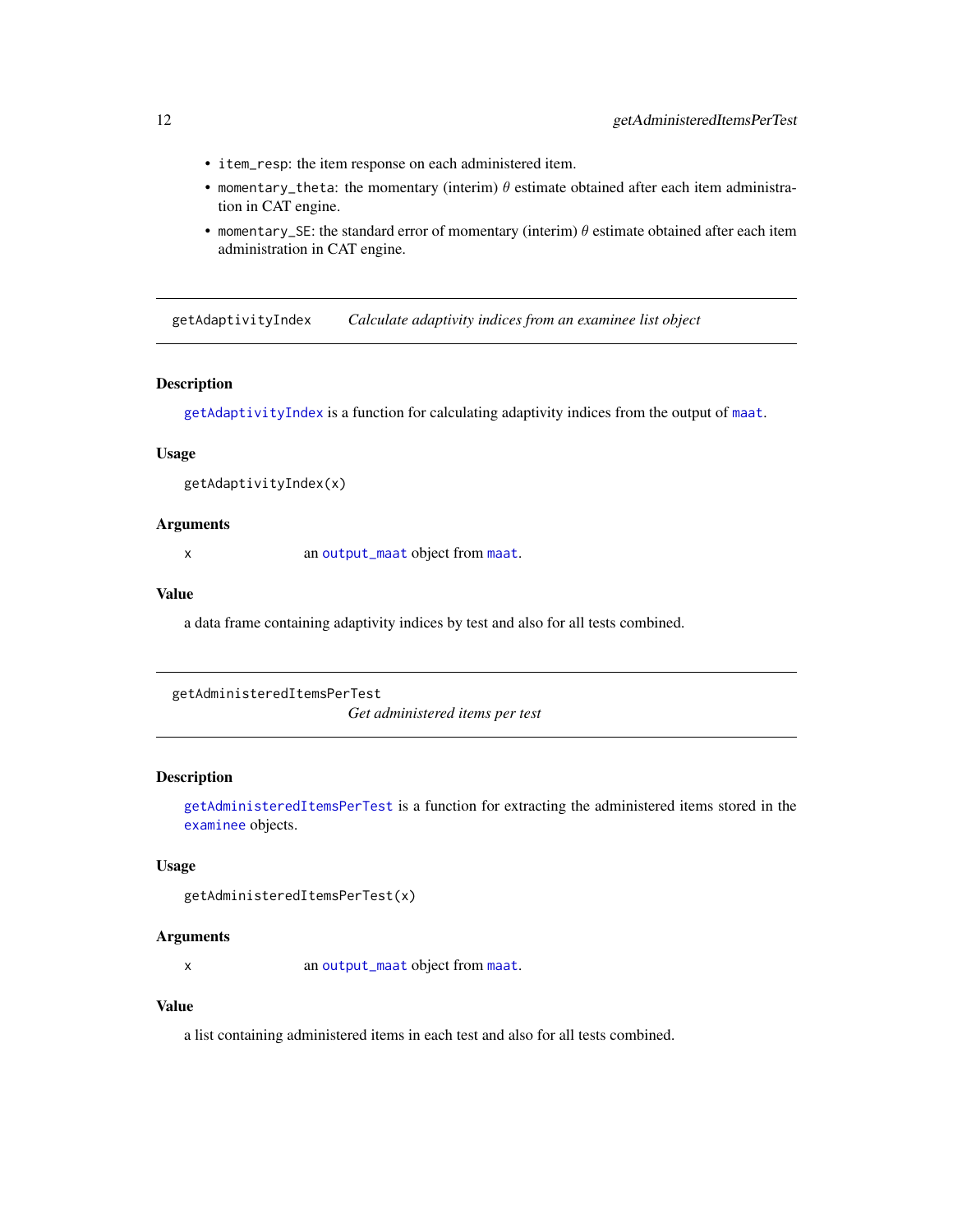<span id="page-12-1"></span><span id="page-12-0"></span>

[getBias](#page-12-1) is a function for calculating the bias of ability estimates of the simulation results.

#### Usage

getBias(x)

#### Arguments

x an [output\\_maat](#page-19-2) object from [maat](#page-16-1).

#### Value

a list containing bias by test and also for all tests combined.

<span id="page-12-2"></span>getItemExposureRate *Get item exposure rates from an examinee list*

#### Description

[getItemExposureRate](#page-12-2) is a function for building an item exposure rate table.

#### Usage

getItemExposureRate(x)

#### Arguments

x an [output\\_maat](#page-19-2) object from [maat](#page-16-1).

#### Value

the table of item exposure rate.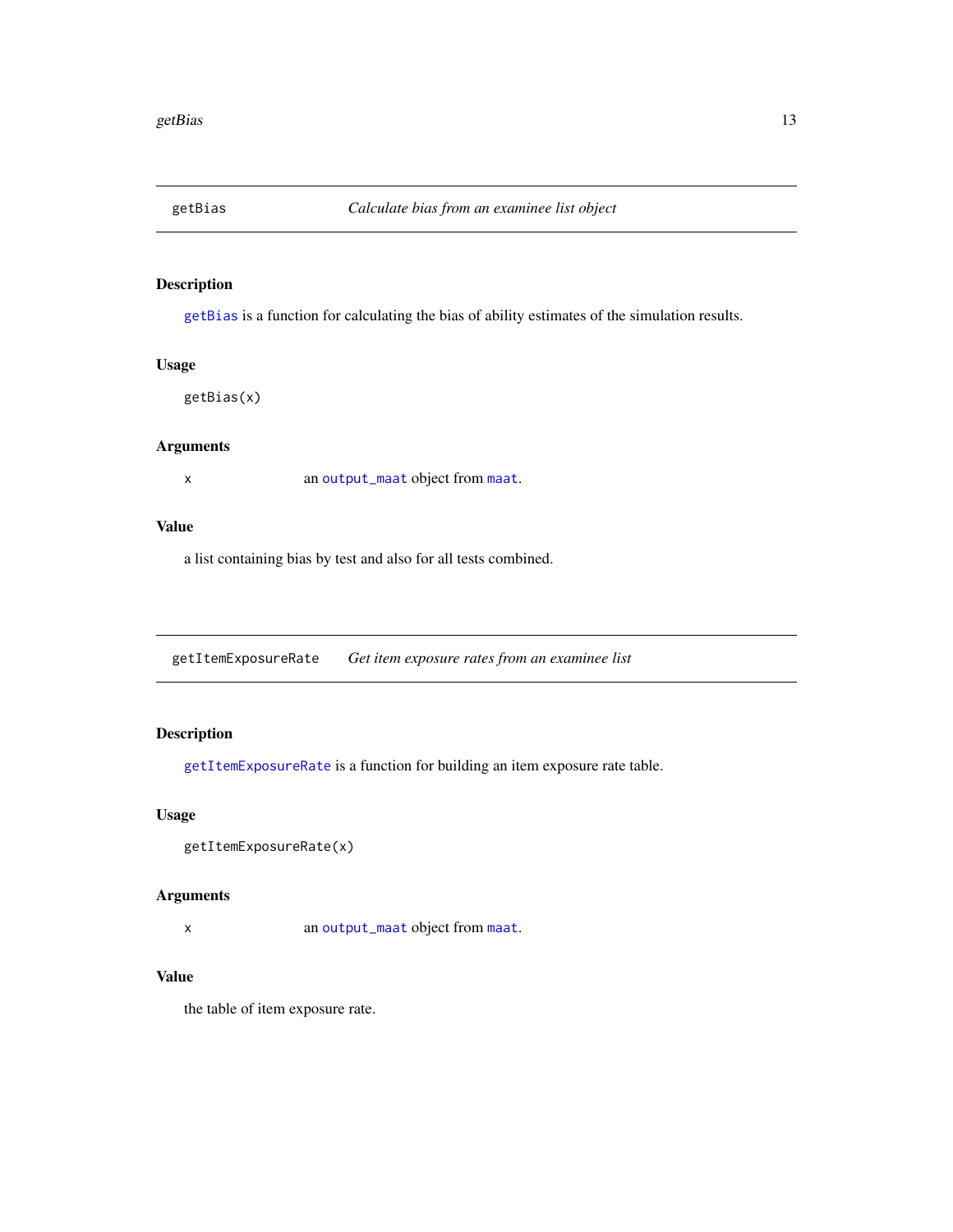<span id="page-13-1"></span><span id="page-13-0"></span>getItemNamesPerGrade *Get item names per grade*

#### Description

[getItemNamesPerGrade](#page-13-1) is a function for extracting item names from a module list.

#### Usage

```
getItemNamesPerGrade(module_list)
```
#### Arguments

module\_list a module list from [loadModules](#page-15-1).

#### Value

item names per grade.

#### Examples

getItemNamesPerGrade(module\_list\_math)

<span id="page-13-2"></span>getRelativeGrade *Grade operator: difference between two grades*

#### Description

[getRelativeGrade](#page-13-2) is an operator for grade values.

#### Usage

```
getRelativeGrade(current_grade, initial_grade)
```
#### Arguments

current\_grade a string containing the current grade in the form G?, where ? is a number. initial\_grade a string containing the initial grade in the form G?, where ? is a number.

#### Value

the grade difference of the current grade relative to the initial grade.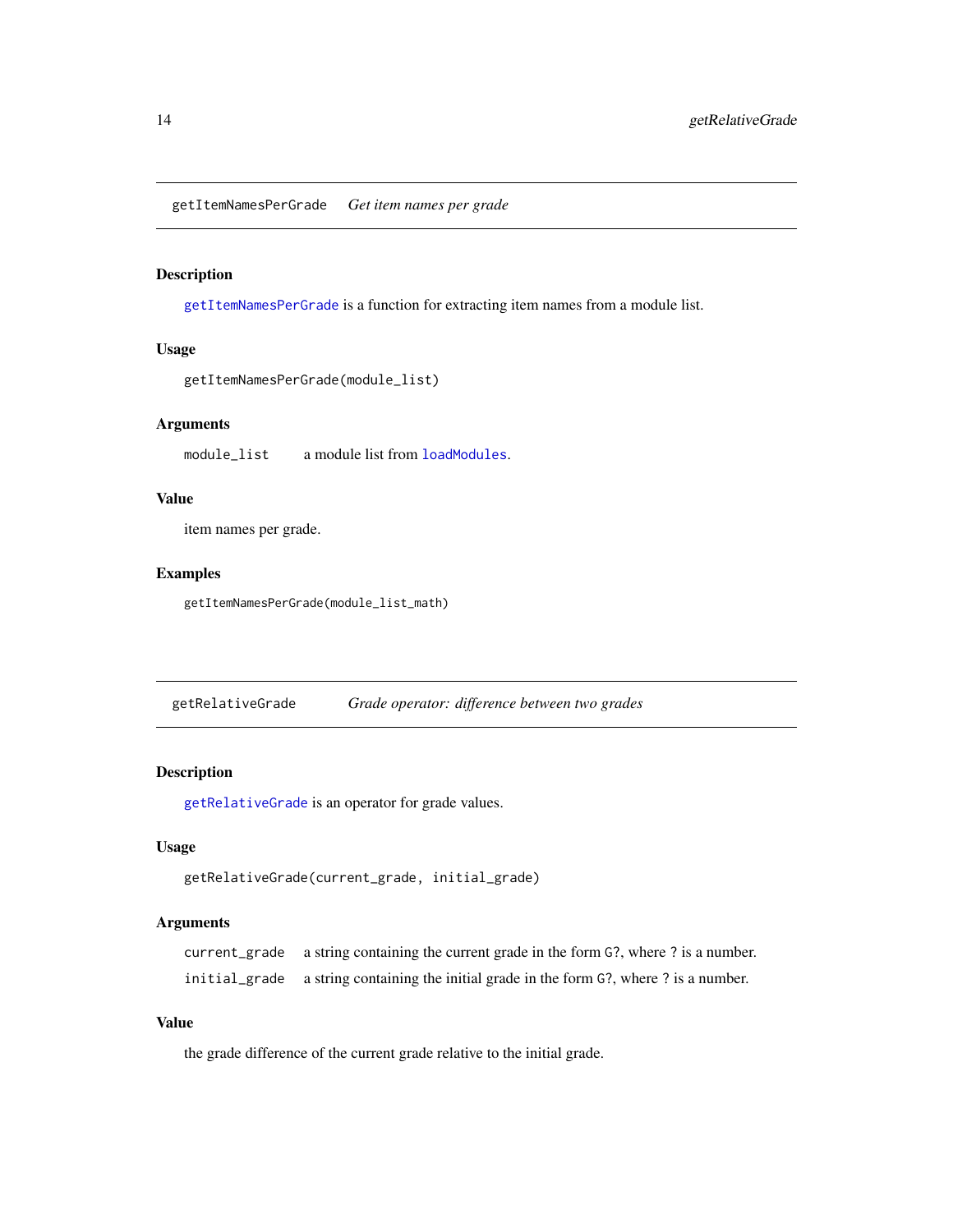#### <span id="page-14-0"></span>getRMSE and the set of the set of the set of the set of the set of the set of the set of the set of the set of the set of the set of the set of the set of the set of the set of the set of the set of the set of the set of t

#### Examples

```
getRelativeGrade("G4", "G3") ## 1
getRelativeGrade("G5", "G3") ## 2
getRelativeGrade("G2", "G3") ## -1
```
#### <span id="page-14-1"></span>getRMSE *Calculate RMSE from an examinee list object*

#### Description

[getRMSE](#page-14-1) is a function for calculating root mean square error (RMSE) for the simulation results.

#### Usage

getRMSE(x)

#### Arguments

x an [output\\_maat](#page-19-2) object from [maat](#page-16-1).

#### Value

a list containing RMSE by test and also for all tests combined.

<span id="page-14-2"></span>

Calculate standard error from an examinee list object

#### Description

[getSE](#page-14-2) is a function for calculating the standard error of the estimates.

#### Usage

getSE(x)

#### Arguments

x an [output\\_maat](#page-19-2) object from [maat](#page-16-1).

#### Value

a list containing SE by test and also for all tests combined.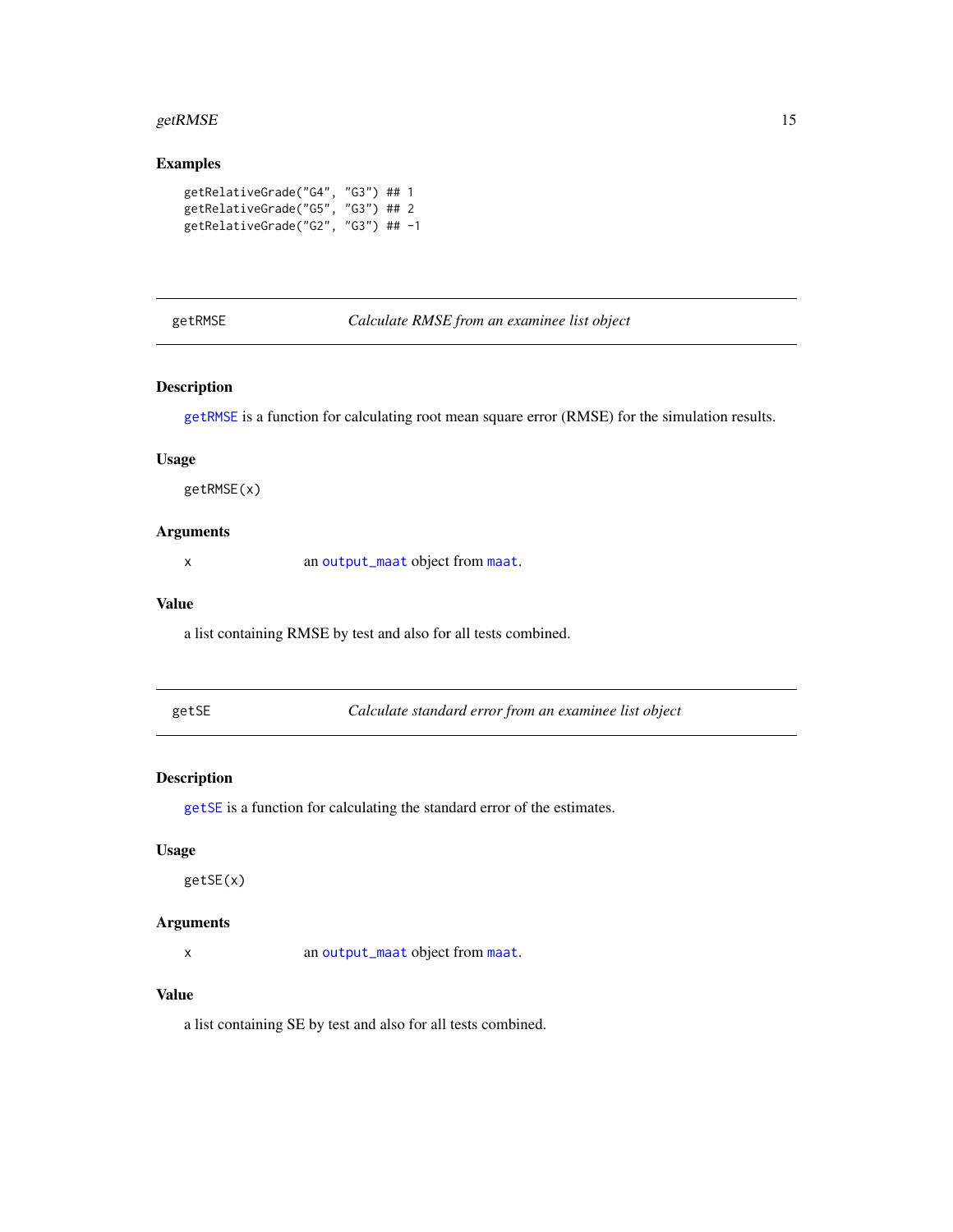<span id="page-15-1"></span><span id="page-15-0"></span>

[loadModules](#page-15-1) is a function for creating multiple [module](#page-19-1) objects from a specification sheet.

#### Usage

```
loadModules(fn, base_path = NULL, assessment_structure, examinee_list)
```
#### Arguments

| fn                   | the full file path and name of a csv file containing module specifications.                                 |
|----------------------|-------------------------------------------------------------------------------------------------------------|
| base_path            | (optional) the base path to be prepended to the file paths contained in the module<br>specifications sheet. |
| assessment_structure |                                                                                                             |
|                      | an assessment_structure object.                                                                             |
| examinee list        | an examinee list from simes an universed Used to determine the range of required<br>modules.                |

#### Details

The module specification file is expected to have the following columns:

- Grade a string containing the grade in the form G?, where ? is a number.
- Phase a string containing the phase in the form P?, where ? is a number.
- ItemPool the file path of a file that contains item pool data. This must be readable with [loadItemPool](#page-0-0).
- ItemAttrib the file path of a file that contains item attribute data. This must be readable with [loadItemAttrib](#page-0-0).
- PassageAttrib the file path of a file that contains passage attribute data. This must be readable with [loadStAttrib](#page-0-0).
- Constraints the file path of a file that contains constraints data. This must be readable with [loadConstraints](#page-0-0).

#### Value

a module list containing [module](#page-19-1) objects. Each module can be accessed using module\_list[[grade]][[test]][[phase]].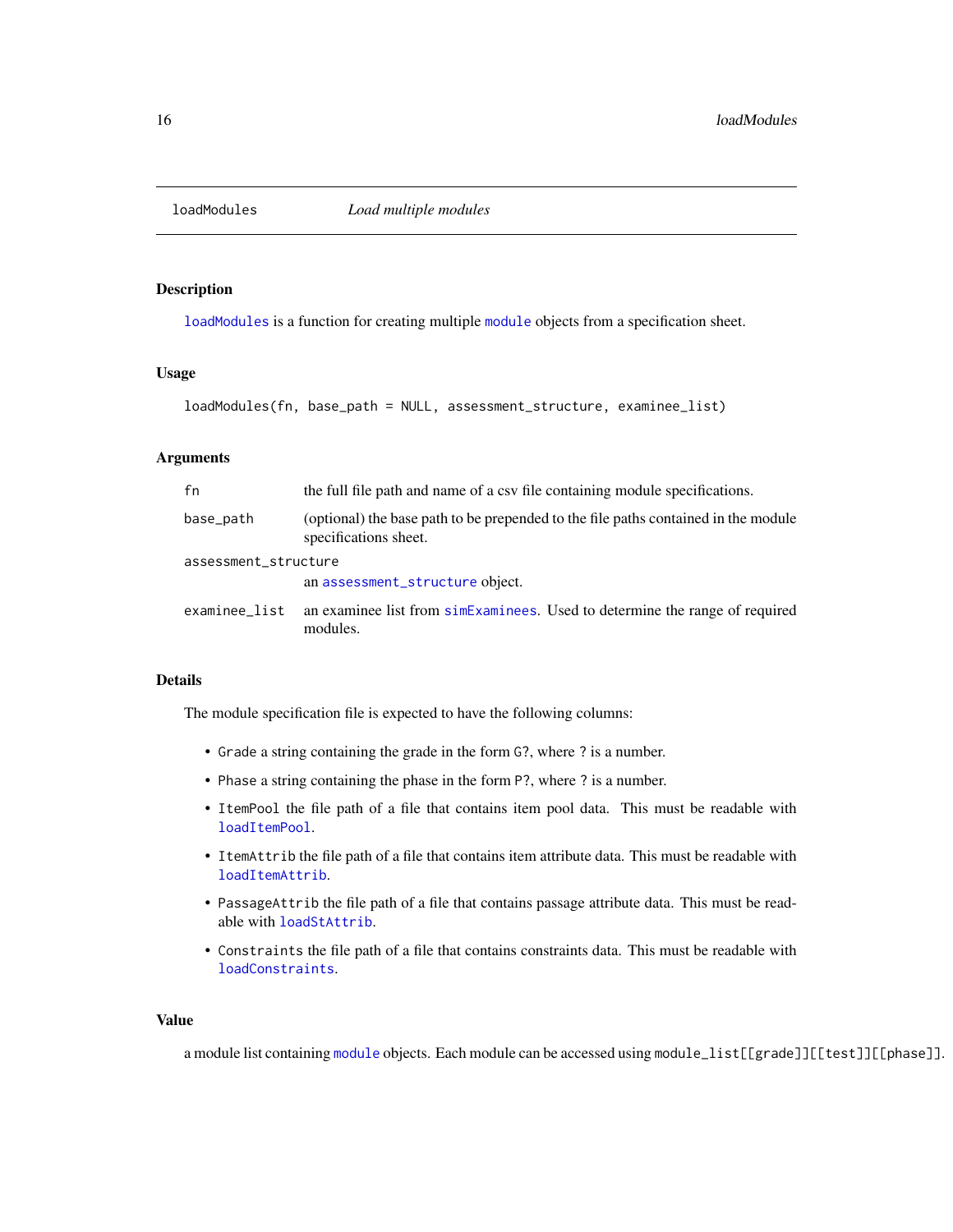<span id="page-16-0"></span> $\mu$  maat  $17$ 

#### Examples

```
assessment_structure <- createAssessmentStructure(
  n_test = 3,
  n_{\text{phase}} = 2,
  route_limit_below = 0,
  route_limit_above = 2
\lambdaexaminee_list <- simExaminees(
  N = 5,
  mean_v = c(\emptyset, \emptyset, \emptyset),
  sd_v = c(1, 1, 1),cor_v = diag(1, 3),
  assessment_structure = assessment_structure
)
fn <- system.file("extdata", "module_definition_MATH_normal_N500_flexible.csv", package = "maat")
pkg_path <- system.file(package = "maat")
module_list <- loadModules(
  fn,
  base_path = pkg_path,
  assessment_structure = assessment_structure,
  examinee_list = examinee_list
)
```
<span id="page-16-1"></span>

#### maat *Simulate multi-stage multi-administration adaptive test*

#### Description

[maat](#page-16-1) is the main function for simulating a multi-stage multi-administration adaptive test.

#### Usage

```
maat(
  examinee_list = examinee_list,
  assessment_structure = NULL,
 module_list = NULL,
  config = NULL,cut_scores = NULL,
  overlap_control_policy = NULL,
  transition_policy = "CI",
  combine_policy = "conditional",
  transition_CI_alpha = NULL,
  transition_percentile_lower = NULL,
  transition_percentile_upper = NULL,
  initial_theta_list = NULL,
  prior_mean_policy = "mean_difficulty",
```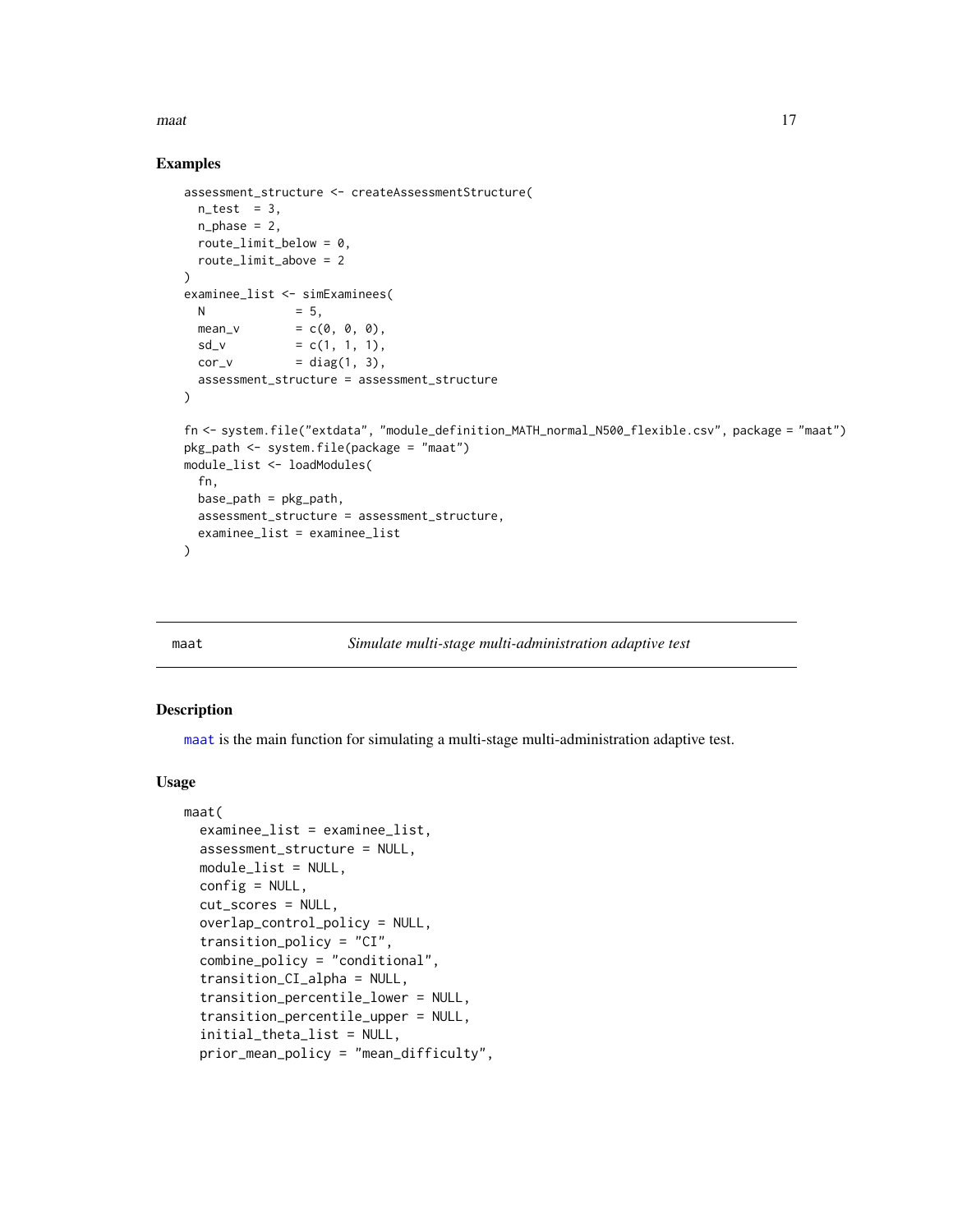18 maat was a strong with the set of the set of the set of the set of the set of the set of the set of the set of the set of the set of the set of the set of the set of the set of the set of the set of the set of the set o

```
prior_mean_user = NULL,
  prior_sd = 1,verbose = TRUE\mathcal{L}
```
#### Arguments

| examinee_list<br>assessment_structure | an examinee list from simExaminees.                                                                                                                                                                                                                                                         |
|---------------------------------------|---------------------------------------------------------------------------------------------------------------------------------------------------------------------------------------------------------------------------------------------------------------------------------------------|
|                                       | a assessment_structure object.                                                                                                                                                                                                                                                              |
| module_list                           | a module list from loadModules.                                                                                                                                                                                                                                                             |
| config                                | a config_Shadow object. Also accepts a list of config_Shadow objects to use<br>separate configurations for each module. Must be from 'TestDesign' 1.3.3 or<br>newer, and its exclude_policy\$method slot must be SOFT.                                                                      |
| cut_scores                            | a named list containing cut scores to be used in each grade. Each element must<br>be named in the form G?, where ? is a number.                                                                                                                                                             |
| overlap_control_policy                |                                                                                                                                                                                                                                                                                             |
|                                       | overlap control is performed by excluding administered items from being ad-<br>ministered again within the same examinee.                                                                                                                                                                   |
|                                       | • all performs overlap control at all module positions.                                                                                                                                                                                                                                     |
|                                       | • within_test performs overlap control only within each test.                                                                                                                                                                                                                               |
|                                       | • none does not perform overlap control.                                                                                                                                                                                                                                                    |
| transition_policy                     |                                                                                                                                                                                                                                                                                             |
|                                       | • CI uses the confidence interval to perform routing.                                                                                                                                                                                                                                       |
|                                       | • pool_difficulty_percentile uses item difficulty percentiles of all items<br>in the item_pool argument to perform routing.                                                                                                                                                                 |
|                                       | • pool_difficulty_percentile_exclude_administered uses item diffi-<br>culty percentiles of all items in the item_pool argument to perform routing,<br>excluding all previous items administered to the examinee.                                                                            |
|                                       | • on_grade does not permit any transition.                                                                                                                                                                                                                                                  |
|                                       | $\bullet$ (default = CI)                                                                                                                                                                                                                                                                    |
| combine_policy                        | • This is only applied when module_position %% $2 == 0$ (at Phase 2, which<br>is the end of each test).                                                                                                                                                                                     |
|                                       | • conditional uses the combined theta (using items from the previous mod-<br>ule combined with the current module), if the examinee was in the same<br>grade in Phases 1 and 2. If the examinee was in different grades in Phases<br>1 and 2, then the theta estimate from Phase 2 is used. |
|                                       | • always uses the combined theta.                                                                                                                                                                                                                                                           |
|                                       | • never uses the theta estimate from Phase 2.                                                                                                                                                                                                                                               |
|                                       | $\bullet$ (default = conditional)                                                                                                                                                                                                                                                           |
| transition_CI_alpha                   |                                                                                                                                                                                                                                                                                             |
|                                       | the alpha level to use when transition_policy == "CI".                                                                                                                                                                                                                                      |
| transition_percentile_lower           |                                                                                                                                                                                                                                                                                             |
|                                       | the percentile value (between 0 and 1) to use for the lower routing when transition_policy<br>== "difficulty_percentile".                                                                                                                                                                   |
|                                       |                                                                                                                                                                                                                                                                                             |

<span id="page-17-0"></span>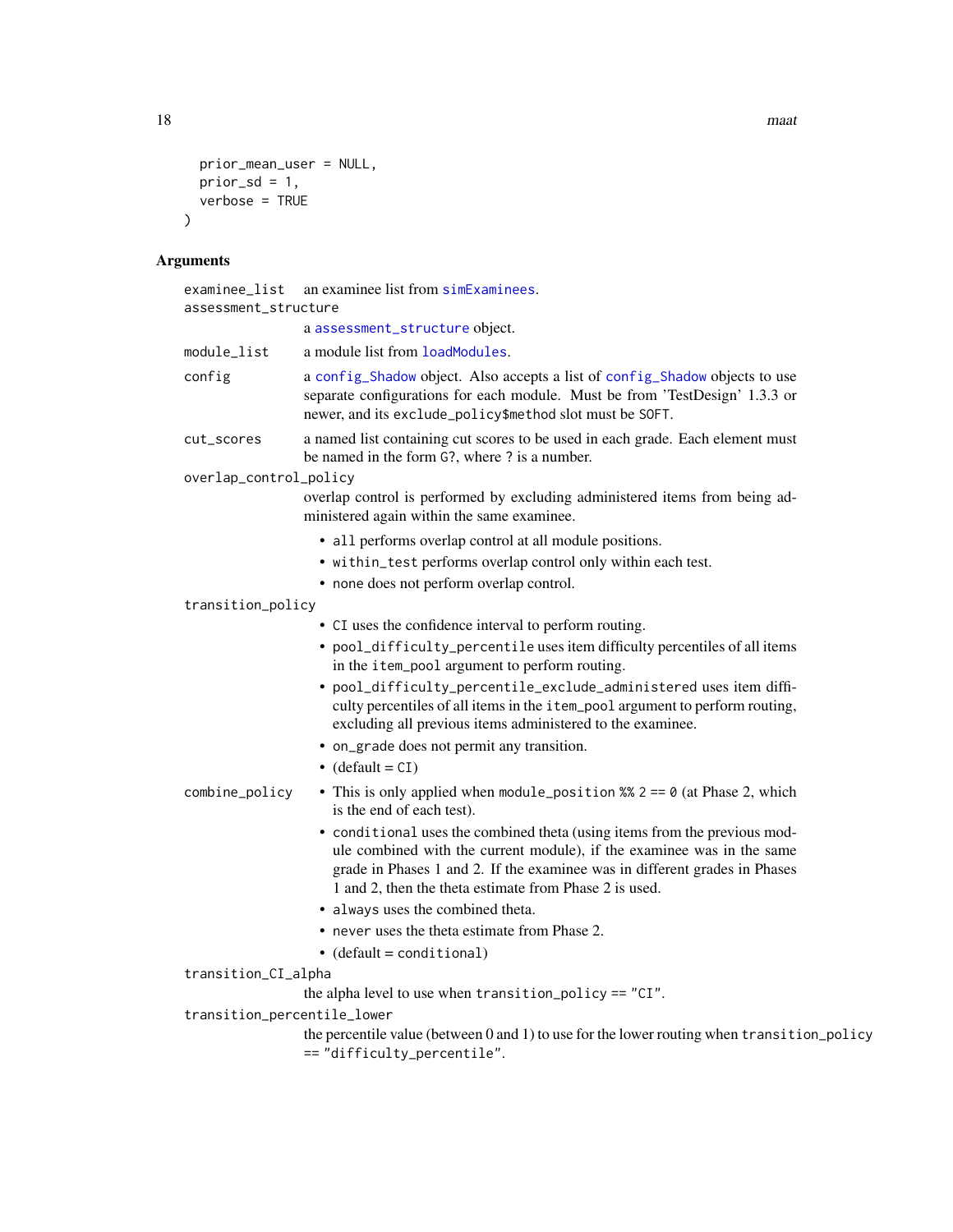<span id="page-18-0"></span>

| transition_percentile_upper                                                                                                                                                                                                                          |  |
|------------------------------------------------------------------------------------------------------------------------------------------------------------------------------------------------------------------------------------------------------|--|
| the percentile value (between 0 and 1) to use for the upper routing when transition_policy<br>== "difficulty_percentile".                                                                                                                            |  |
| initial_theta_list                                                                                                                                                                                                                                   |  |
| (optional) a list containing initial thetas to use in each module position.                                                                                                                                                                          |  |
| prior_mean_policy                                                                                                                                                                                                                                    |  |
| • This is only effective at the beginning of each test. This determines what<br>value is used as the prior mean.                                                                                                                                     |  |
| • mean_difficulty uses the mean item difficulty of the current item pool.                                                                                                                                                                            |  |
| • carryover uses the routing theta from the previous module. For Phase 1<br>of the first test, user supplied values are used if available. Otherwise, the<br>mean item difficulty of the current item pool is used.                                  |  |
| • user uses user-supplied values in the prior_mean_user argument.                                                                                                                                                                                    |  |
| • $(default = mean_difficulty)$                                                                                                                                                                                                                      |  |
| prior_mean_user                                                                                                                                                                                                                                      |  |
| (optional) user-supplied values for the prior mean. Must be a single value, or a<br>vector for each grade.                                                                                                                                           |  |
| user-supplied values for the prior standard deviation. This is only effective at<br>prior_sd<br>the beginning of each test. This is utilized regardless of prior_mean_policy.<br>Must be a single value, or a vector for each grade. $(detault = 1)$ |  |
| if TRUE, print status messages. $(detault = TRUE)$<br>verbose                                                                                                                                                                                        |  |
|                                                                                                                                                                                                                                                      |  |

#### Value

an [output\\_maat](#page-19-2) object from the simulation.

#### Examples

```
library(TestDesign) # >= 1.3.3
config <- createShadowTestConfig(
 final_theta = list(method = "MLE"),
 exclude_policy = list(method = "SOFT", M = 100)
\mathcal{L}# exclude_policy must be SOFT
examinee_list <- maat(
 examine\_list = examine\_list\_math,assessment_structure = assessment_structure_math,
  module\_list = module\_list\_math,overlap_control_policy = "all",
 transition_CI_alpha = 0.05,
 config = config,
 cut_scores = cut_scores_math
\mathcal{L}
```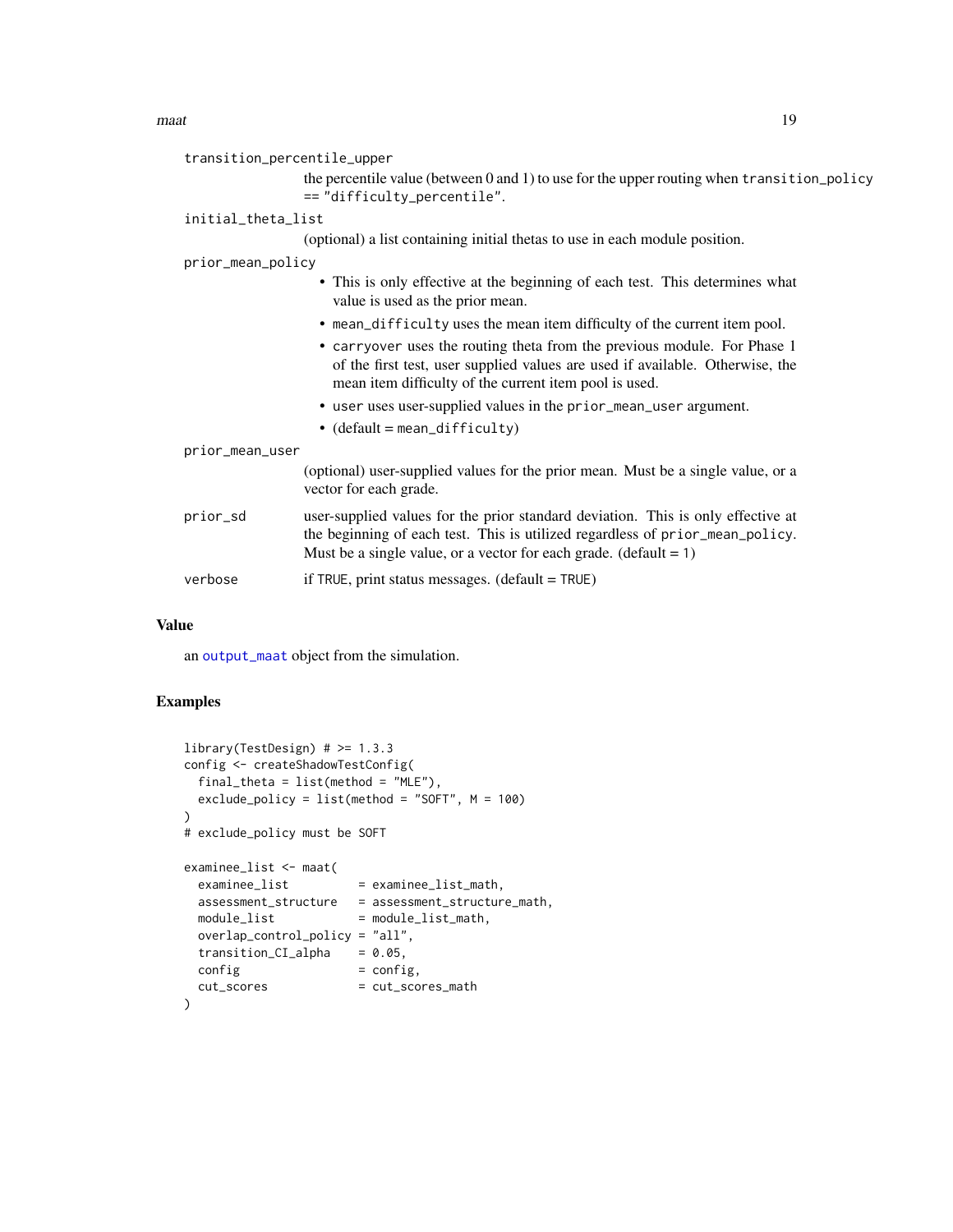<span id="page-19-1"></span><span id="page-19-0"></span>

[module](#page-19-1) is an S4 class to represent a module.

#### Slots

module\_id the ID of the module.

constraints a [constraints](#page-0-0) object.

module\_list\_math *Example item pools*

#### Description

Example data for a 6-module assessment.

#### Details

- assessment\_structure\_math an [assessment\\_structure](#page-2-1) object defining 3 tests with 2 phases in each test. Also defines routing limits as G - 1 and G + 2, where G is the starting grade.
- examinee\_list\_math a list of [examinee](#page-7-2) objects. The number of examinees is 10. This can be created using [simExaminees](#page-23-1).
- module\_list\_math a list of [module](#page-19-1) objects. This can be created using [loadModules](#page-15-1).
- cut\_scores\_math a list of theta cut scores. This is used in the cut\_scores argument of the [maat](#page-16-1) function.

<span id="page-19-2"></span>output\_maat-class *Class 'output\_maat': a simulation output*

#### Description

[output\\_maat](#page-19-2) is an S4 class to represent a simulation output.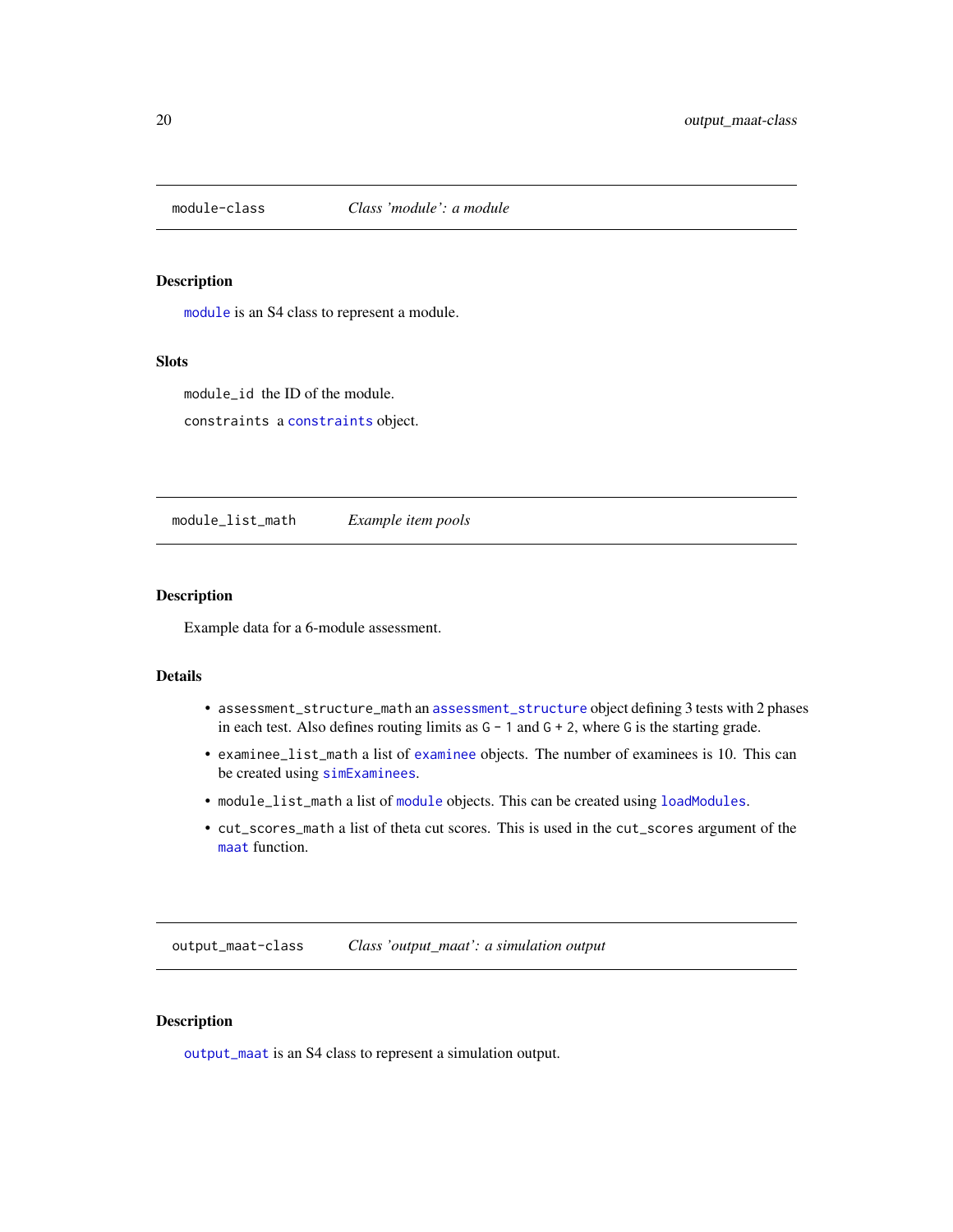#### <span id="page-20-0"></span>Slots

examinee\_list a list of [examinee](#page-7-2) objects. assessment\_structure an [assessment\\_structure](#page-2-1) object. module\_list a module list from [loadModules](#page-15-1). config the list of [config\\_Shadow](#page-0-0) objects used in the simulation for each module. cut\_scores the cut scores used in the simulation. overlap\_control\_policy the policy used in the simulation. transition\_policy the policy used in the simulation. combine\_policy the policy used in the simulation. transition\_CI\_alpha the transition parameter used in the simulation. transition\_percentile\_lower the transition parameter used in the simulation. transition\_percentile\_upper the transition parameter used in the simulation. initial\_theta\_list the starting theta values used in the simulation. prior\_mean\_policy the policy used in the simulation. prior\_mean\_user the prior parameters used in the simulation. prior\_sd the prior parameters used in the simulation.

#### plot *Extension of plot()*

#### **Description**

Extension of plot()

#### Usage

```
## S4 method for signature 'output_maat'
plot(
  x,
  y,
  type,
  examine<sub>e</sub>id = 1,
  cut_scores = NULL,
  theta_range = c(-4, 4),
 main = NULL,box_color = "PaleTurquoise"
)
```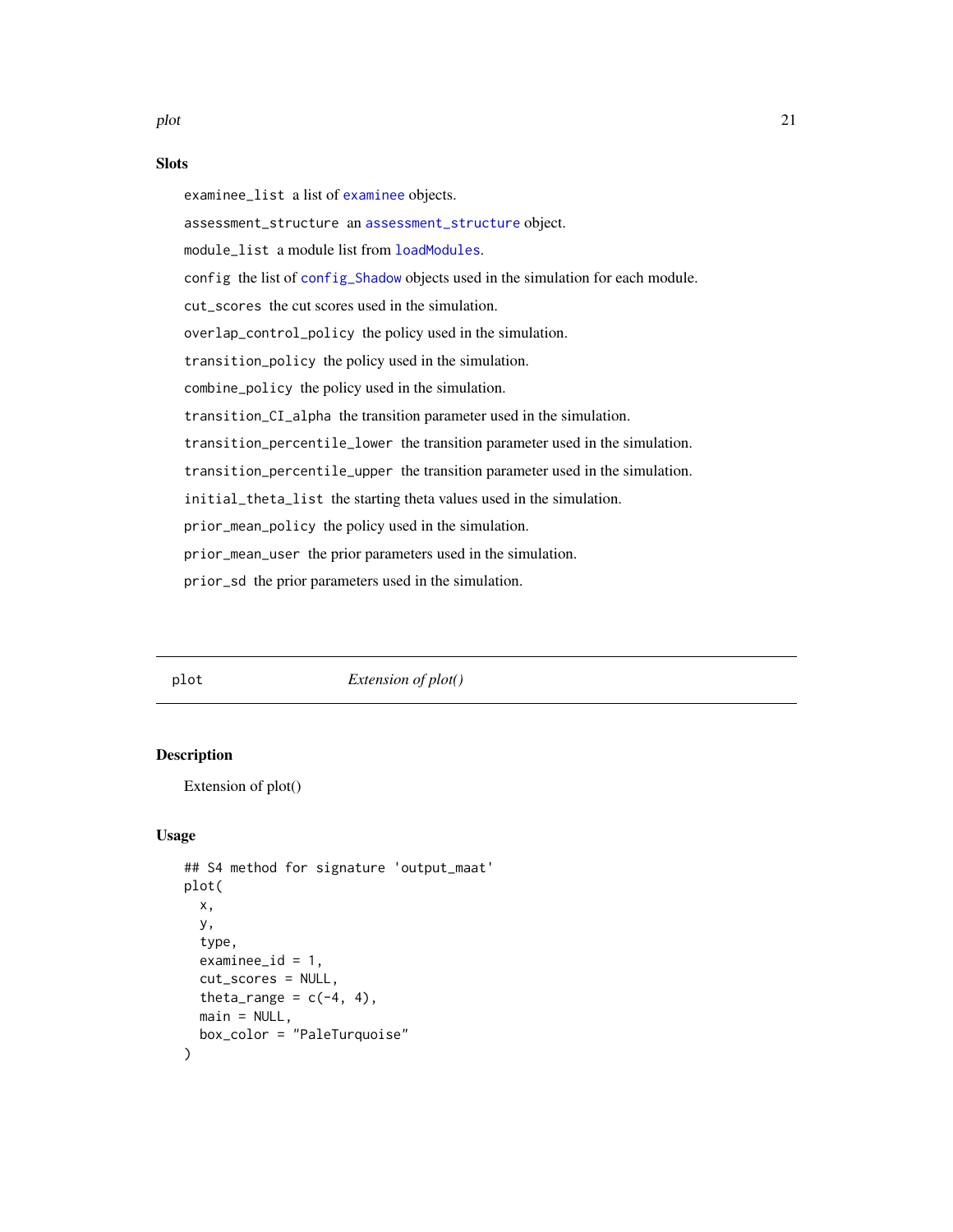#### Arguments

| $\mathsf{x}$ | X                                                                                                                                                                                                                                                              |
|--------------|----------------------------------------------------------------------------------------------------------------------------------------------------------------------------------------------------------------------------------------------------------------|
| y            | у                                                                                                                                                                                                                                                              |
| type         | the type of plot. route plots the number of examinees routed to each path across<br>the course of entire assessment. correlation produces a scatterplot of thetas<br>across administrations. audit plots interim thetas over modules for a single<br>examinee. |
| examinee_id  | the examinee ID to plot.                                                                                                                                                                                                                                       |
| cut_scores   | (optional) a named list containing cut scores for each grade.                                                                                                                                                                                                  |
| theta_range  | the theta range to use in scatter plots when x is an examinee list.                                                                                                                                                                                            |
| main         | the figure title to use in scatter plots when x is an examinee list.                                                                                                                                                                                           |
| box_color    | the cell color to use when type is route. (default = PaleTurquoise)                                                                                                                                                                                            |

#### Value

the route plot.

#### Examples

```
library(TestDesign)
config <- createShadowTestConfig(
 final_{\text{theta}} = list(method = "MLE"),exclude_policy = list(method = "SOFT", M = 100)
\mathcal{L}examinee_list <- maat(
 examine\_list = examine\_list\_math,assessment_structure = assessment_structure_math,
 module\_list = module\_list\_math,overlap_control_policy = "all",
 transition_C I_{alpha} = 0.05,
 config = config,
 cut_scores = cut_scores_math
\mathcal{L}plot(examinee_list, type = "route")
plot(examinee_list, type = "correlation")
plot(examinee_list, type = "audit", examinee_id = 1)
```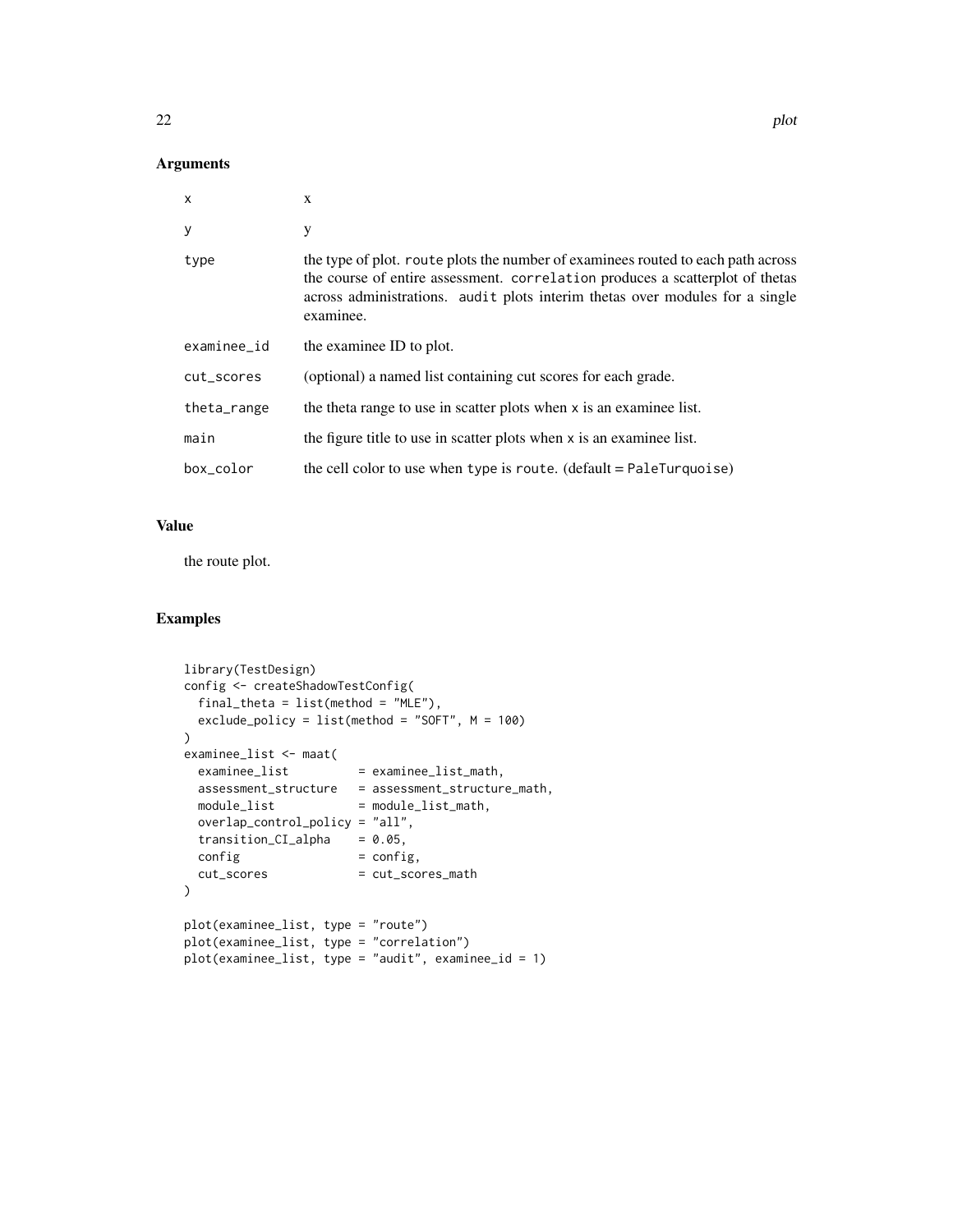<span id="page-22-0"></span>

Extension of print()

#### Usage

## S4 method for signature 'module' print(x)

#### Arguments

x an object to display the content.

<span id="page-22-1"></span>removeItemData *Remove item data from examinee list*

#### Description

[removeItemData](#page-22-1) is a function to remove the item data from the [examinee](#page-7-2) objects for the reduction of file size.

#### Usage

```
removeItemData(examinee_list)
```
#### Arguments

examinee\_list a list containing [examinee](#page-7-2) objects.

#### Value

a list containing [examinee](#page-7-2) objects, with item\_data data stripped for compact storage.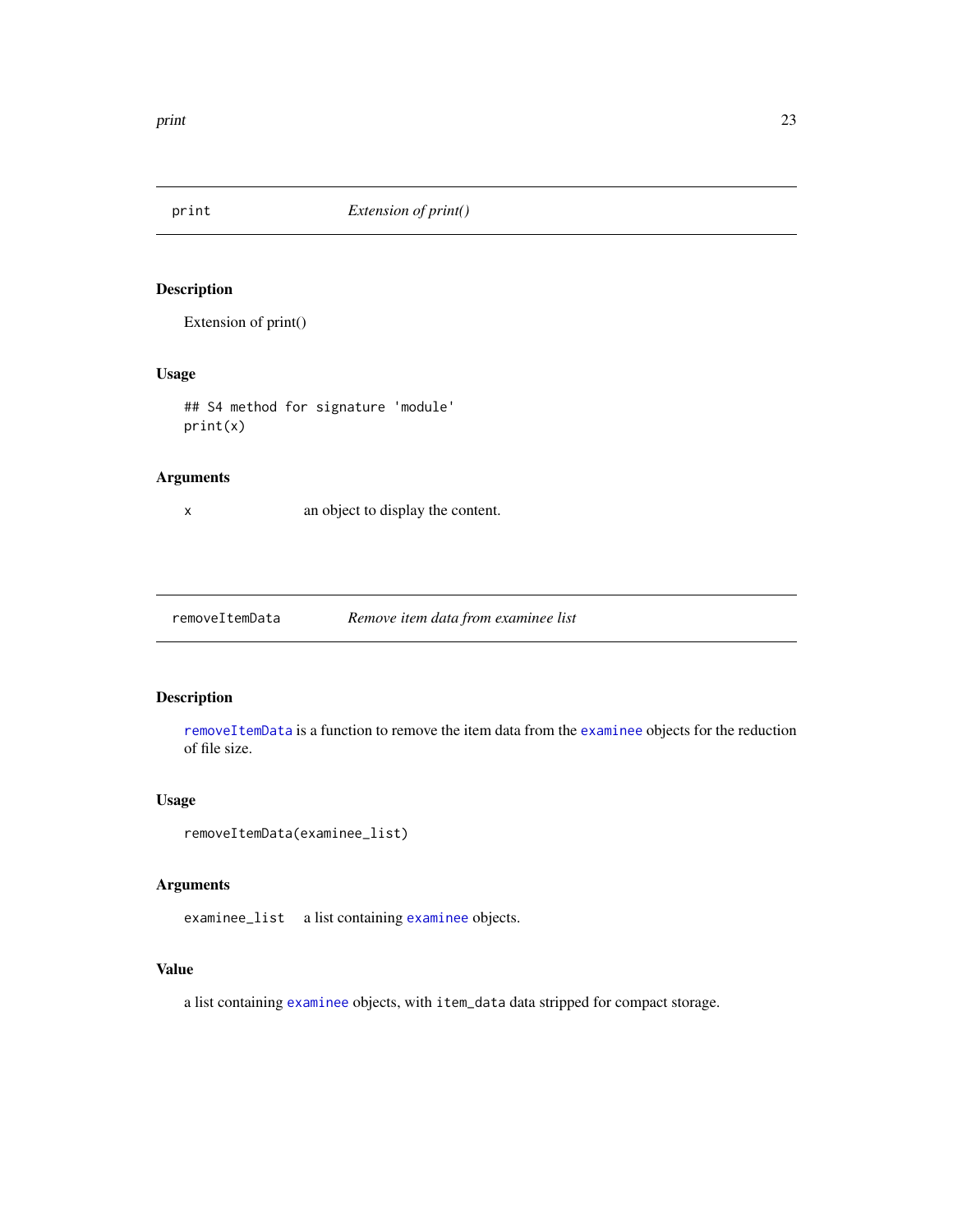<span id="page-23-0"></span>

Extension of show()

#### Usage

## S4 method for signature 'module' show(object)

#### Arguments

object an object to display the content.

<span id="page-23-1"></span>simExaminees *Simulate an examinee list*

#### Description

[simExaminees](#page-23-1) is a function for generating a list of [examinee](#page-7-2) objects.

#### Usage

```
simExaminees(
 N,
 mean_v,
  sd_v,
  cor_v,
  assessment_structure,
  initial_grade = "G4",
  initial_test = "T1",
  initial_phase = "P1"
)
```
#### Arguments

| N                             | the number of examinees.                                      |
|-------------------------------|---------------------------------------------------------------|
| $mean_v$                      | a vector containing the mean of each dimension.               |
| sd v                          | a vector containing the standard deviation of each dimension. |
| cor v<br>assessment_structure | a correlation matrix.                                         |

an [assessment\\_structure](#page-2-1) object. This can be created using [createAssessmentStructure](#page-6-1).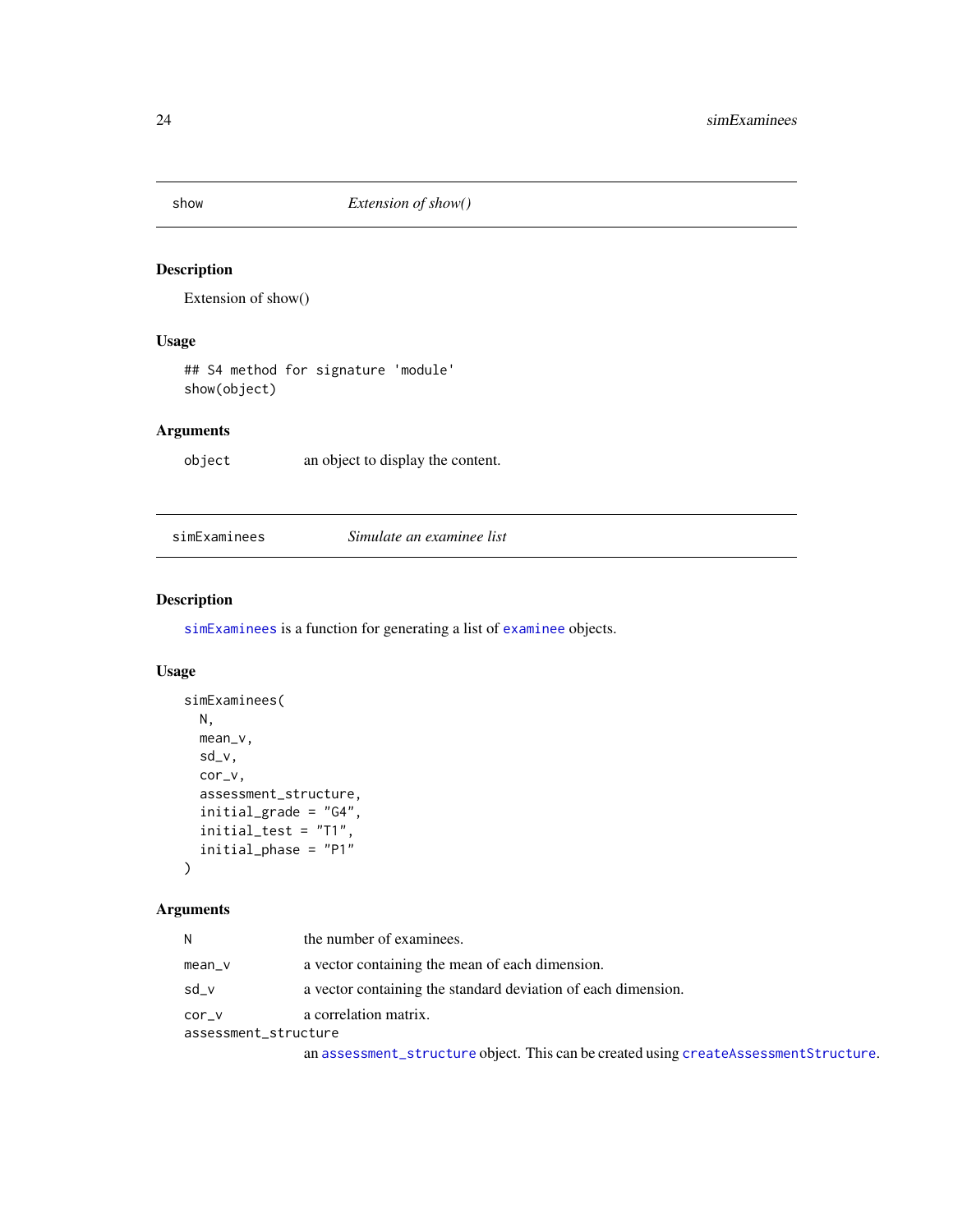#### <span id="page-24-0"></span>simTheta 25

| initial_grade | the initial grade for all examinees. The grade must exist in module_list. Also<br>used as the grade of record when the initial phase and test points to a module<br>position greater than 1. (default $= G4$ ) |
|---------------|----------------------------------------------------------------------------------------------------------------------------------------------------------------------------------------------------------------|
| initial_test  | the initial test for all examinees. $(default = T1)$                                                                                                                                                           |
| initial_phase | the initial phase for all examinees. The phase must exist in module_list. (de-<br>fault = $P1$ )                                                                                                               |

#### Details

Each dimension of mean\_v, sd\_v, cor\_v represents a test level. For example in a three-test structure (see the assessment\_structure\_math example data), these arguments must have three dimensions.

#### Value

a list of [examinee](#page-7-2) objects.

#### Examples

```
assessment_structure <- createAssessmentStructure(
 n_{\text{test}} = 3,
  n_{phase} = 2,
  route_limit_below = 1,
  route_limit_above = 2
\lambdaexaminee_list <- simExaminees(
 N = 100,mean_v = c(0, 0, 0),
 sd_v = c(1, 1, 1),cor_v = diag(1, 3),assessment_structure = assessment_structure
)
```
<span id="page-24-1"></span>simTheta *Simulate theta values*

#### Description

[simTheta](#page-24-1) is a function for generating a theta matrix based on the given sample size, mean, standard deviation, and correlation matrix.

#### Usage

simTheta(N, mean\_v, sd\_v, cor\_v)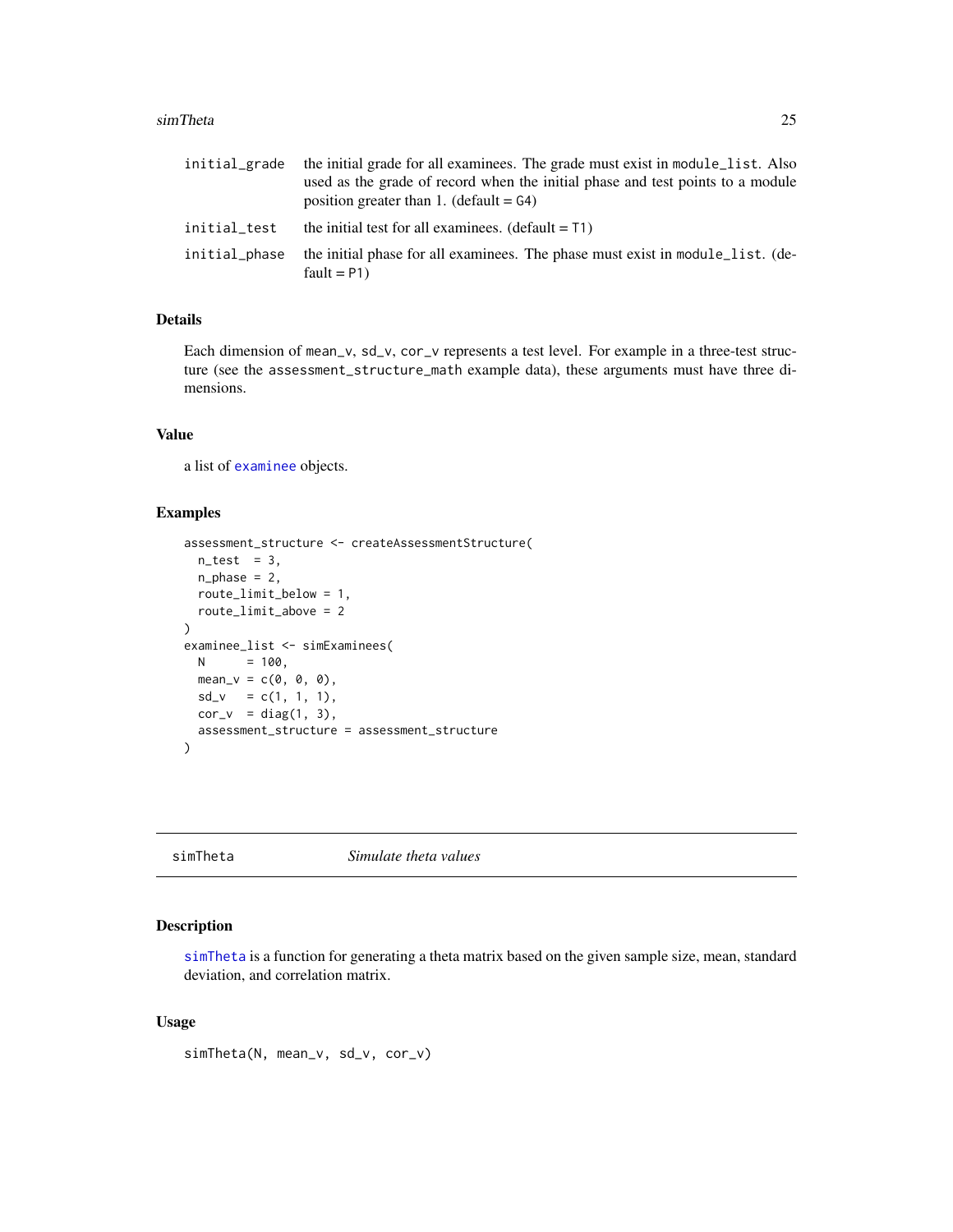#### <span id="page-25-0"></span>Arguments

| N      | the number of examinees.                                      |
|--------|---------------------------------------------------------------|
| mean_v | a vector containing the mean of each dimension.               |
| sd v   | a vector containing the standard deviation of each dimension. |
| cor v  | a correlation matrix.                                         |

#### Details

[simTheta](#page-24-1) calls [mvrnorm](#page-0-0) internally.

#### Value

a theta matrix.

#### Examples

```
o <- simTheta(
 N = 100,
 mean_v = c(0, 0, 0),
 sd_v = c(1, 1, 1),cor_v = diag(1, 3)\overline{\phantom{a}}
```

```
updateAssessmentLevelTheta
```
*Update the assessment-level theta of an examinee object*

#### Description

[updateAssessmentLevelTheta](#page-25-1) is a function for updating [examinee](#page-7-2) objects after completing all modules. [updateAssessmentLevelTheta](#page-25-1) computes the assessment-level theta. Estimation options are based on the final\_theta slot of the config object.

#### Usage

```
updateAssessmentLevelTheta(examinee_object, config)
```
#### Arguments

examinee\_object

an [examinee](#page-7-2) object. config a [config\\_Shadow](#page-0-0) object. The final\_theta slot is used.

#### Value

an [examinee](#page-7-2) object with its estimated\_theta slot updated.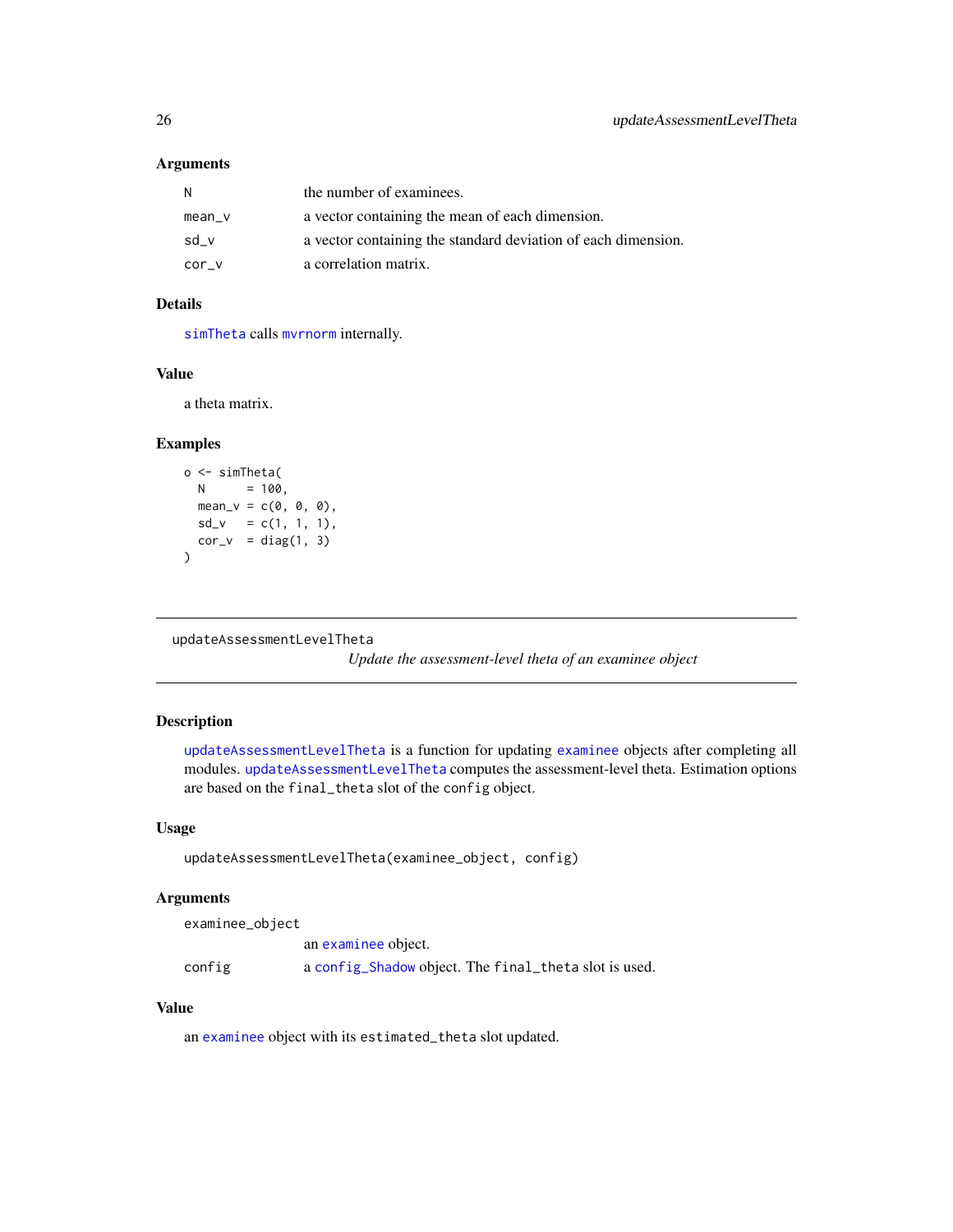<span id="page-26-1"></span><span id="page-26-0"></span>

[updateGrade](#page-26-1) is a function for determining the grade an examinee is routed to.

#### Usage

```
updateGrade(
  examinee_object,
  assessment_structure,
 module_position,
  cut_scores,
  transition_policy = "CI",
  transition_CI_alpha,
  transition_percentile_lower,
  transition_percentile_upper,
  item_pool
)
```
#### Arguments

examinee\_object

an [examinee](#page-7-2) object. assessment\_structure an [assessment\\_structure](#page-2-1) object. module\_position the current module position, ranging from 1 to 6. cut\_scores a named list containing cut scores to be used in each grade. Each element must be named in the form G?, where ? is a number. transition\_policy • CI uses the confidence interval to perform routing. • pool\_difficulty\_percentile uses item difficulty percentiles of all items in the item\_pool argument to perform routing. • pool\_difficulty\_percentile\_exclude\_administered uses item difficulty percentiles of all items in the item\_pool argument to perform routing, excluding all previous items administered to the examinee. • on\_grade does not permit any transition.  $\bullet$  (default = CI) transition\_CI\_alpha the alpha level used when transition\_policy == "CI". transition\_percentile\_lower the percentile value (between 0 and 1) used for the lower routing in percentilebased transition policies.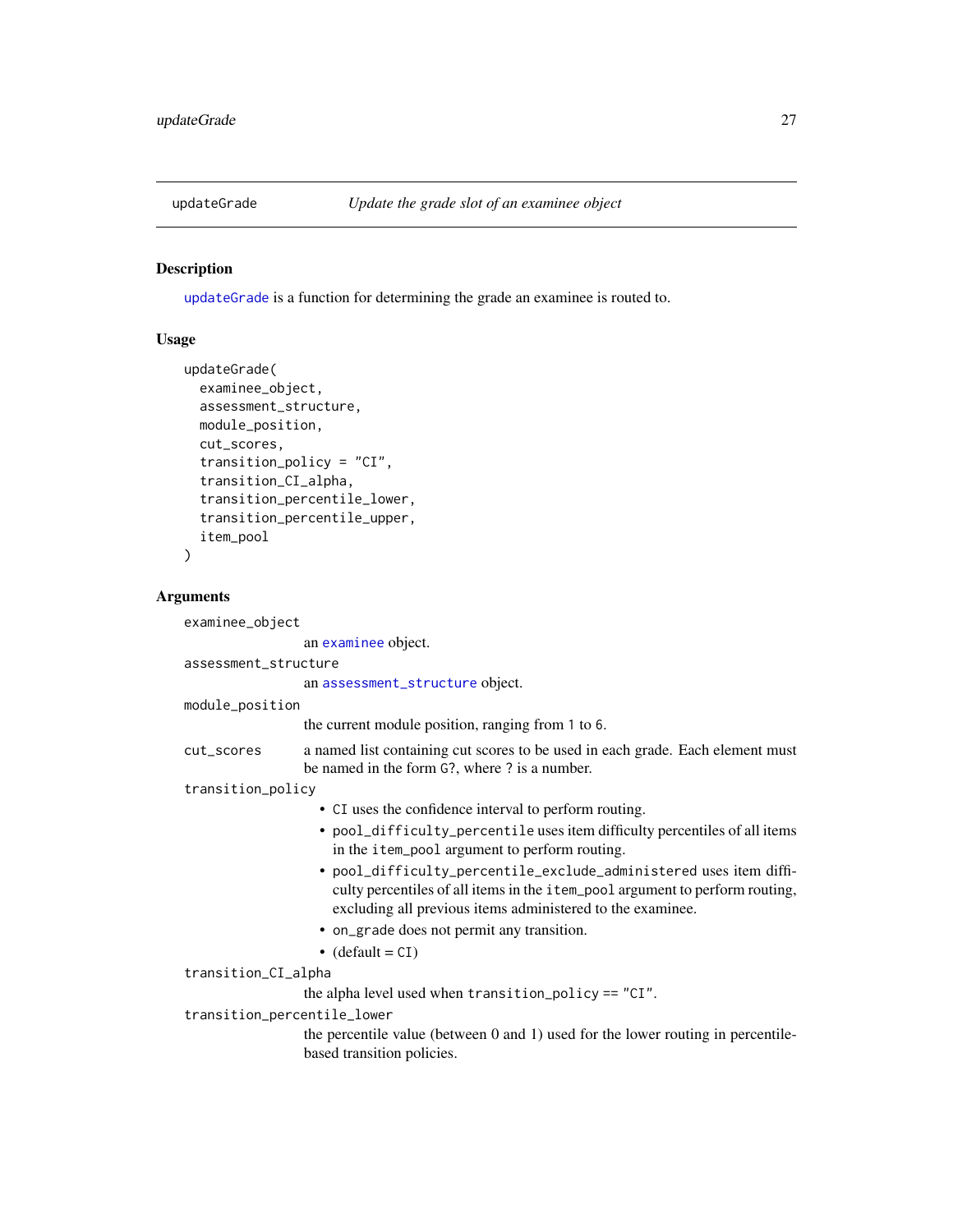<span id="page-27-0"></span>

| transition_percentile_upper |                                                                                                                     |
|-----------------------------|---------------------------------------------------------------------------------------------------------------------|
|                             | the percentile value (between $0$ and $1$ ) used for the upper routing in percentile-<br>based transition policies. |
| item_pool                   | the <i>i</i> tem pool object to determine difficulty range in percentile-based transition<br>policies.              |

#### Details

Currently the routing rules are hard-coded in the function. See the vignette for a description of routing rules.

#### Value

an [examinee](#page-7-2) object with its current\_grade slot updated.

<span id="page-27-1"></span>

| updateItemData | Update the item data slot of an examinee object |
|----------------|-------------------------------------------------|
|                |                                                 |

#### Description

[updateItemData](#page-27-1) is a function for updating [examinee](#page-7-2) objects after completing a module.

#### Usage

```
updateItemData(examinee_object, module_position, solution)
```
#### Arguments

examinee\_object an [examinee](#page-7-2) object. module\_position the current module position. solution an [output\\_Shadow\\_all](#page-0-0) object.

#### Details

[updateItemData](#page-27-1) updates the item\_data slot with an [item\\_pool](#page-0-0) object that contains administered items in the module.

#### Value

an [examinee](#page-7-2) object with its item\_data slot updated.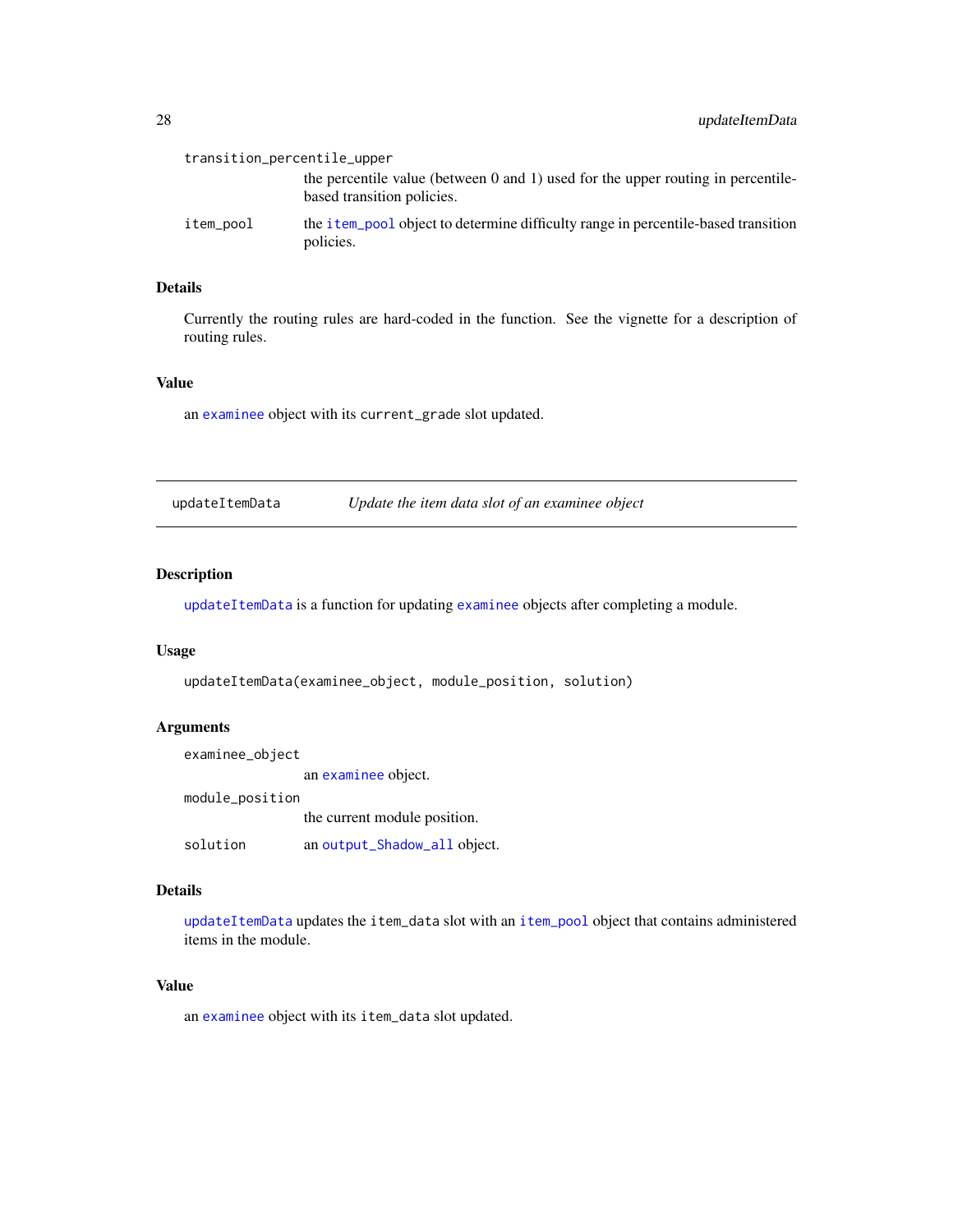<span id="page-28-2"></span><span id="page-28-0"></span>

[updateLog](#page-28-2) is a function for updating [examinee](#page-7-2) objects after completing a module. [updateLog](#page-28-2) updates logs with grades, phases, tests and modules.

#### Usage

```
updateLog(examinee_object, current_module_position)
```
#### Arguments

examinee\_object an [examinee](#page-7-2) object.

current\_module\_position the current module position.

#### Value

an [examinee](#page-7-2) object with its grade\_log, phase\_log, test\_log, and module\_log slots updated.

<span id="page-28-1"></span>updateModule *Update the current module of an examinee object*

#### Description

[updateModule](#page-28-1) is a function for updating [examinee](#page-7-2) objects after completing a module. [updateModule](#page-28-1) assigns an [module](#page-19-1) object from the supplied list to match the grade and the phase the [examinee](#page-7-2) is in.

#### Usage

```
updateModule(examinee_object, module_list)
```
#### Arguments

examinee\_object

an [examinee](#page-7-2) object. module\_list a module list from [loadModules](#page-15-1).

#### Value

an [examinee](#page-7-2) object with its current\_module slot updated.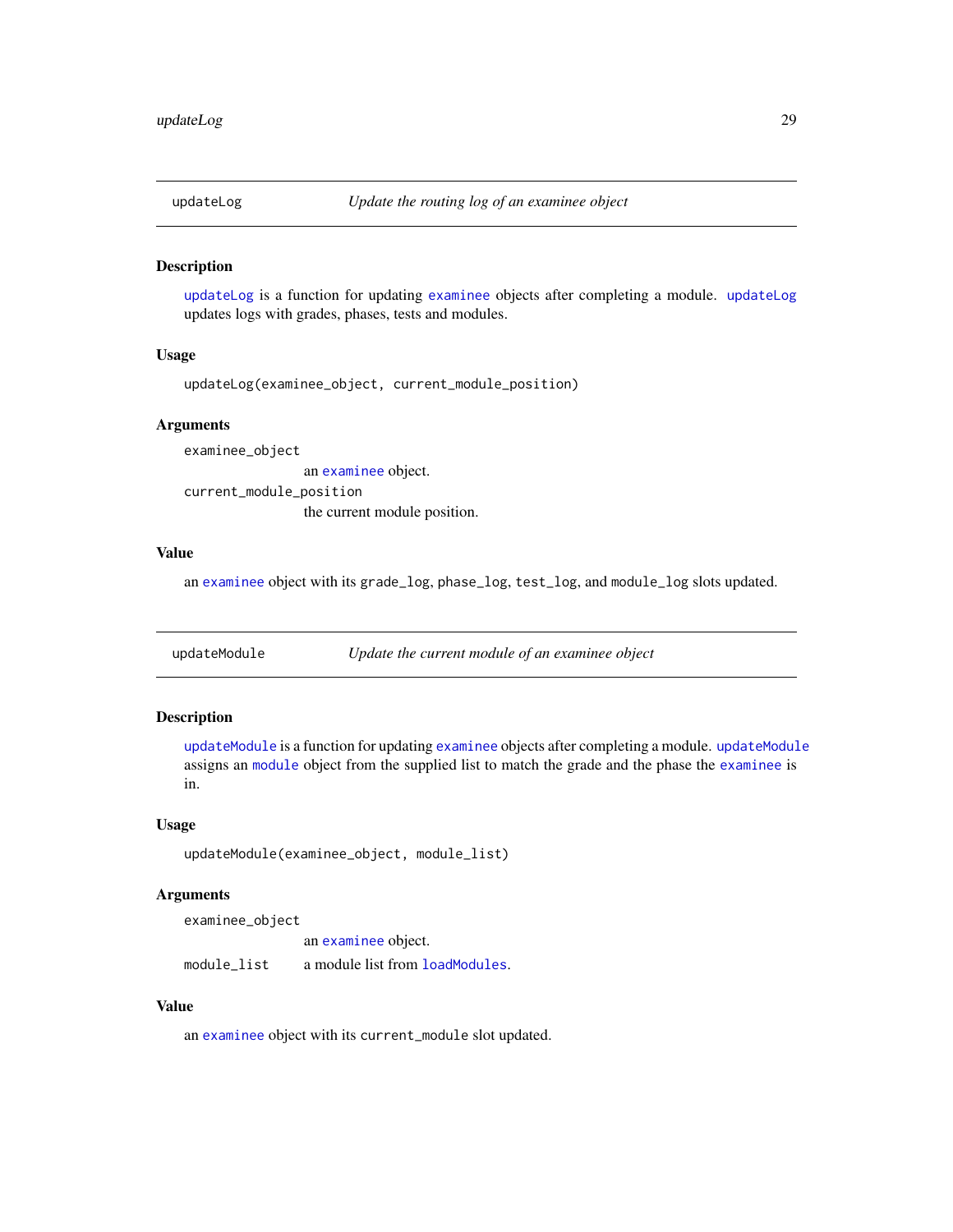<span id="page-29-1"></span><span id="page-29-0"></span>

[updatePhase](#page-29-1) is a function for updating [examinee](#page-7-2) objects after completing a module. [updatePhase](#page-29-1) updates the phase by calling [changePhase](#page-5-1).

#### Usage

```
updatePhase(examinee_object, assessment_structure)
```
#### **Arguments**

examinee\_object an [examinee](#page-7-2) object. assessment\_structure an [assessment\\_structure](#page-2-1) object.

#### Value

an [examinee](#page-7-2) object with its current\_phase slot updated.

#### Examples

## assessment uses two phases

```
examinee <- examinee_list_math[[1]]
examinee@current_phase ## P1
```
examinee <- updatePhase(examinee, assessment\_structure\_math) examinee@current\_phase ## P2

examinee <- updatePhase(examinee, assessment\_structure\_math) examinee@current\_phase ## P1

<span id="page-29-2"></span>updateTest *Update the current test of an examinee object*

#### Description

[updateTest](#page-29-2) is the function for updating the new test ID in an [examinee](#page-7-2) object.

#### Usage

```
updateTest(examinee_object, assessment_structure)
```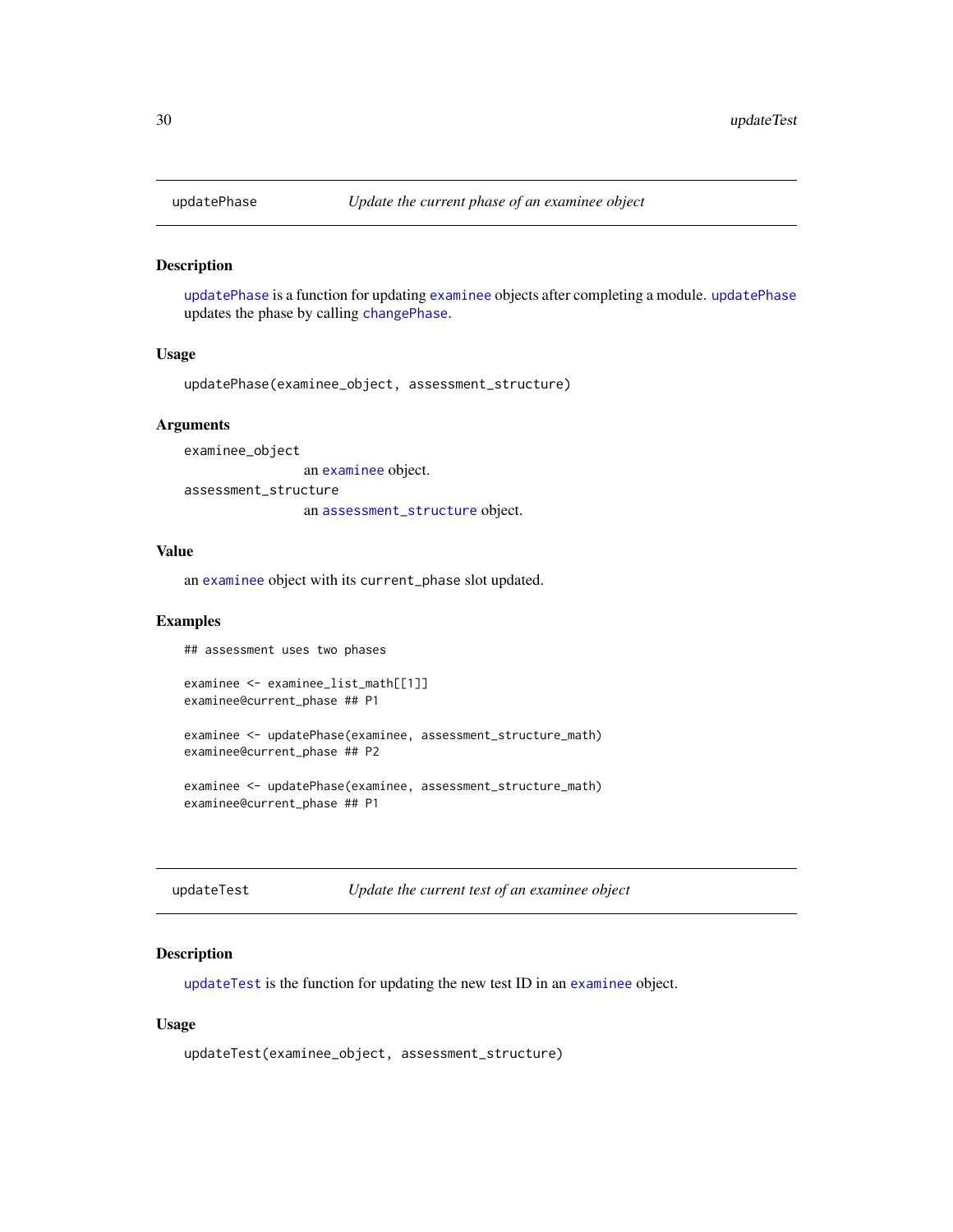#### <span id="page-30-0"></span>updateThetaForRouting 31

#### Arguments

examinee\_object

an [examinee](#page-7-2) object.

assessment\_structure an [assessment\\_structure](#page-2-1) object.

#### Value

an [examinee](#page-7-2) object with its current\_test slot updated.

#### Examples

## assessment uses two phases

```
examinee <- examinee_list_math[[1]]
examinee@current_test ## T1
examinee@current_phase ## P1
examinee <- updateTest(examinee, assessment_structure_math)
examinee <- updatePhase(examinee, assessment_structure_math)
examinee@current_test ## T1
examinee@current_phase ## P2
examinee <- updateTest(examinee, assessment_structure_math)
examinee <- updatePhase(examinee, assessment_structure_math)
examinee@current_test ## T2
examinee@current_phase ## P1
```
<span id="page-30-1"></span>updateThetaForRouting *Update the theta used for routing of an examinee object*

#### Description

[updateThetaForRouting](#page-30-1) is a function for updating [examinee](#page-7-2) objects after completing a module. [updateThetaForRouting](#page-30-1) determines what type of theta estimate is used to perform routing.

#### Usage

updateThetaForRouting(examinee\_object, current\_module\_position, combine\_policy)

#### Arguments

examinee\_object an [examinee](#page-7-2) object.

current\_module\_position

the current module position.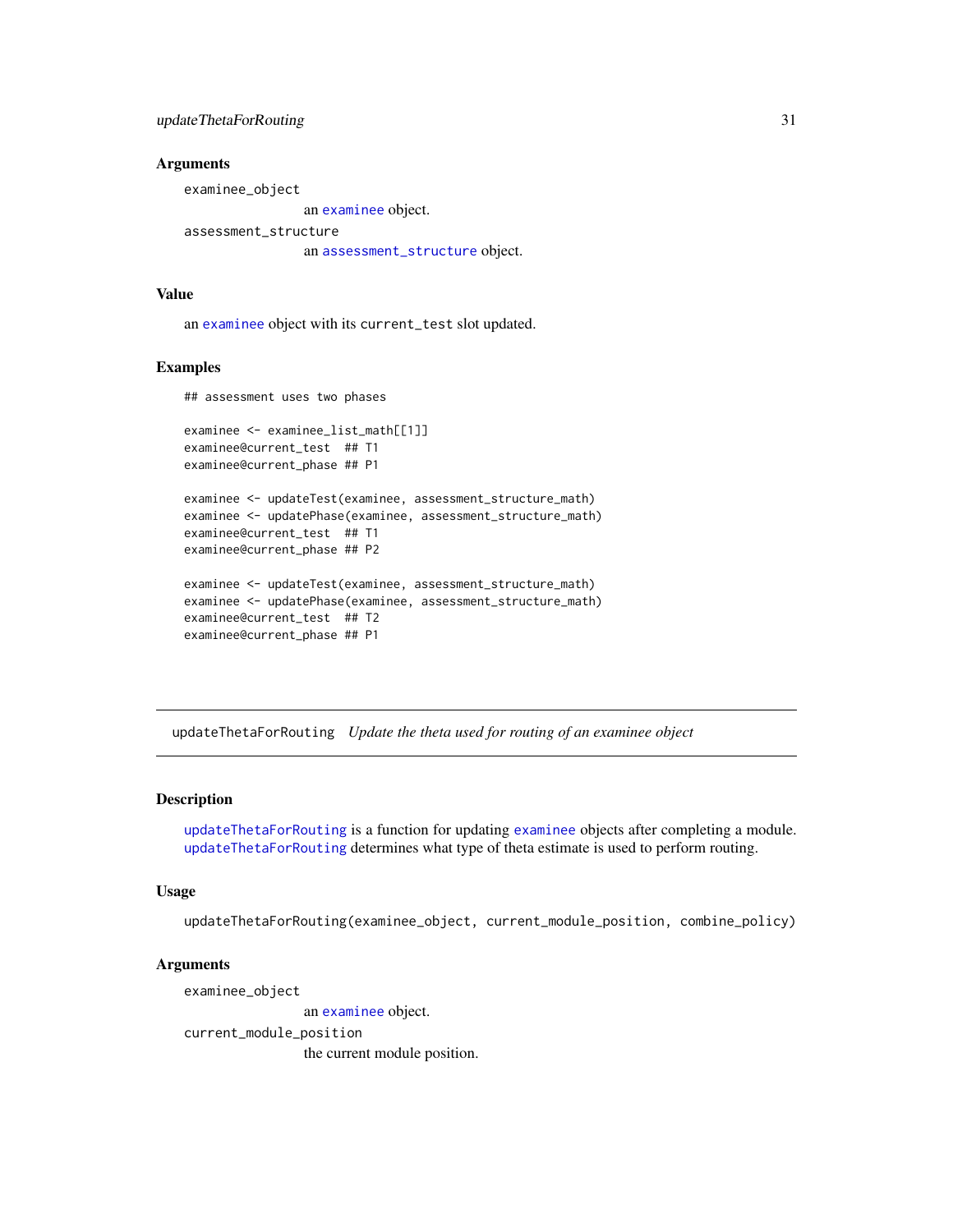<span id="page-31-0"></span>

| combine_policy | • This is only applied when module_position $\frac{8}{8}$ 2 = = 0 (at Phase 2, which |
|----------------|--------------------------------------------------------------------------------------|
|                | is the end of each test).                                                            |
|                | • conditional uses the combined theta (using items from the previous mod-            |
|                | ule combined with the current module), if the examinee was in the same               |
|                | grade in Phases 1 and 2. If the examinee was in different grades in Phases           |
|                | 1 and 2, then the theta estimate from Phase 2 is used.                               |
|                | • always uses the combined theta.                                                    |

- never uses the theta estimate from Phase 2.
- (default = conditional)

#### Value

an [examinee](#page-7-2) object with its estimated\_theta\_for\_routing slot updated.

<span id="page-31-1"></span>updateThetaUsingCombined

*Update theta estimates using combined responses from a test*

#### Description

[updateThetaUsingCombined](#page-31-1) is a function for updating [examinee](#page-7-2) objects after completing a module. [updateThetaUsingCombined](#page-31-1) adds final theta estimates using all administered items in the test. A test may consist of multiple phases.

#### Usage

updateThetaUsingCombined(examinee\_object, current\_module\_position, config)

#### Arguments

| examinee_object         |                                                                           |
|-------------------------|---------------------------------------------------------------------------|
|                         | an examinee object.                                                       |
| current_module_position |                                                                           |
|                         | the current module position.                                              |
| config                  | a config_Shadow object. The config for obtaining final estimates is used. |

#### Value

an [examinee](#page-7-2) object with its estimated\_theta\_by\_test slot updated.